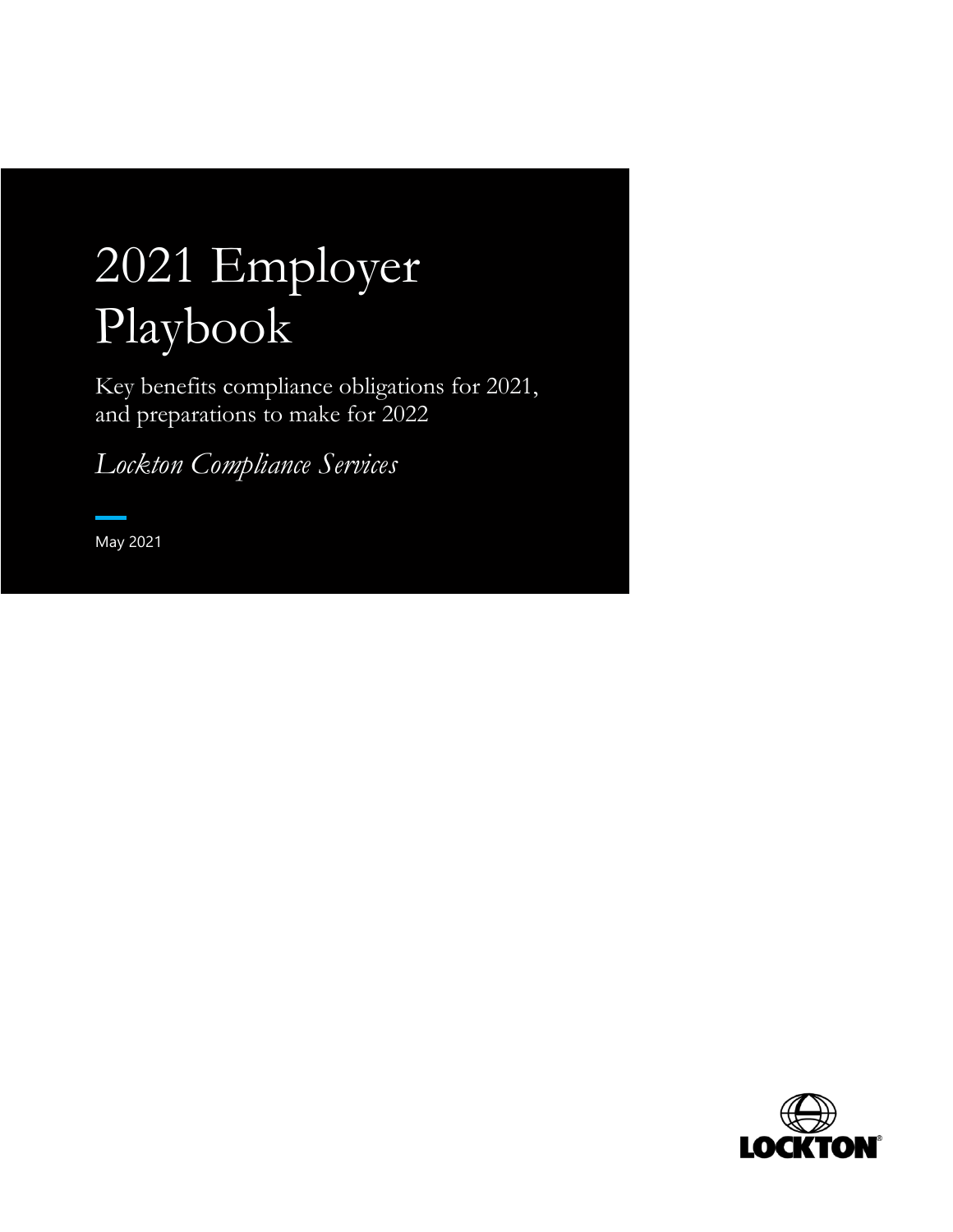# Table of contents

| Transparency: Public, online disclosure of in-network rates, out-of-network allowed    |  |
|----------------------------------------------------------------------------------------|--|
|                                                                                        |  |
|                                                                                        |  |
|                                                                                        |  |
|                                                                                        |  |
| Transparency: Distribute ID cards compliant with new disclosure requirements regarding |  |
|                                                                                        |  |
|                                                                                        |  |
|                                                                                        |  |
|                                                                                        |  |
|                                                                                        |  |
|                                                                                        |  |
|                                                                                        |  |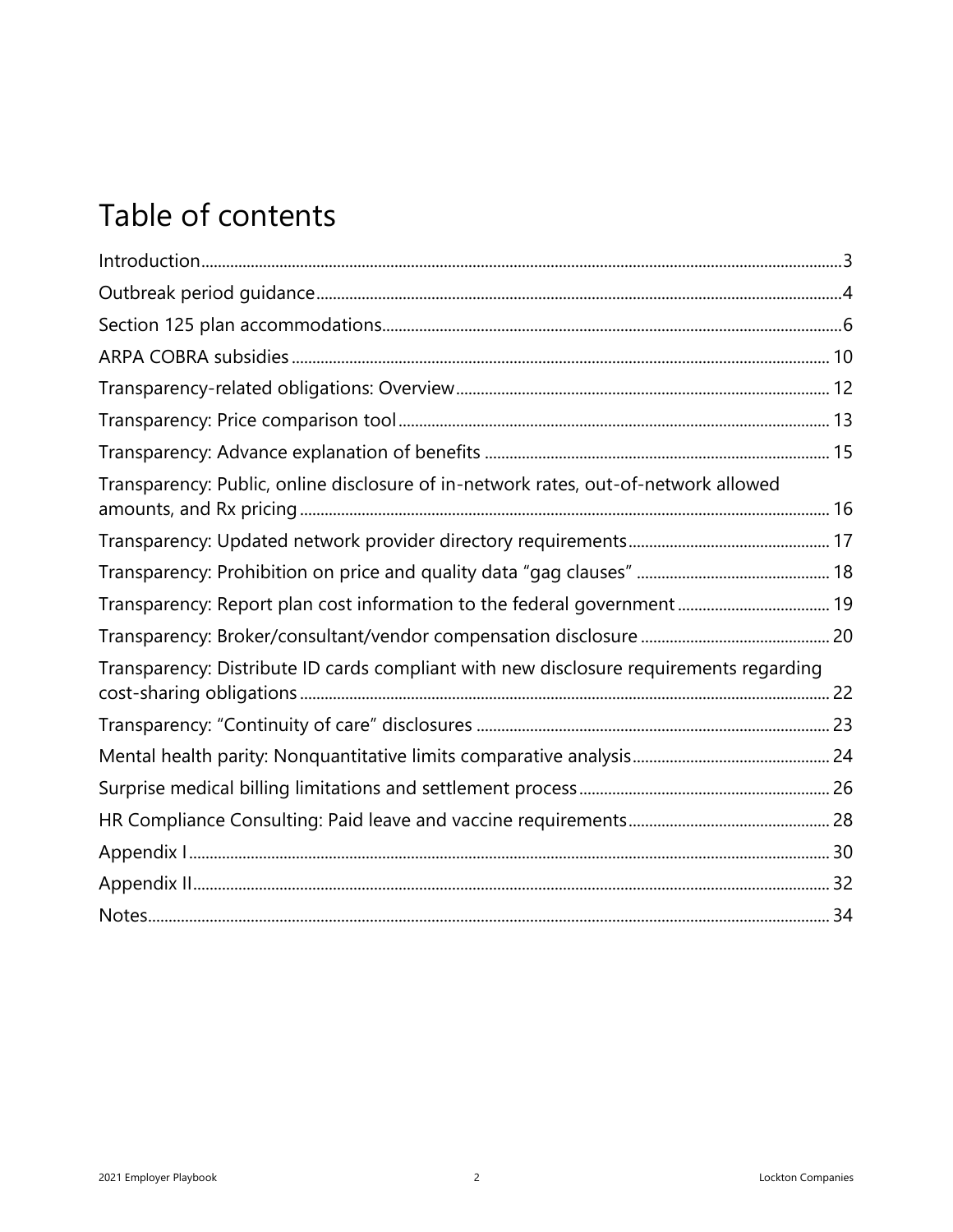### <span id="page-2-0"></span>*Introduction*

2021, on its own and as the runway to 2022, is the most vexing benefits compliance environment plan sponsors have ever seen. To be sure, it's the most vexing compliance environment *we've* ever seen. In addition to the usual suspects that create compliance headaches for sponsors – the Affordable Care Act, federal, state and local reporting, COBRA, HIPAA, HSAs, etc. – plan sponsors have a host of new obligations with which they must comply *this year*, and a legion of additional complex requirements to which they must give attention *this year* in order to be prepared to comply by *next year*. These obligations include:

- Cafeteria plan and flexible spending account accommodations for the 2021 and 2022 plan years
- Change to tax treatment of dependent care benefits (election amounts, carryovers, and limiting age for qualifying children)
- Outbreak period guidance (suspension of COBRA and HIPAA special enrollment election deadlines, COBRA premium payment deadlines, and deadlines for submitting claims and appeals)
- American Rescue Plan Act COBRA subsidies, and their interplay with the outbreak period guidance
- Mental health parity non-quantitative analysis
- Healthcare plan cost reporting
- Prohibition on price and quality data gag clauses
- New broker/consultant/vendor compensation disclosure requirements
- Healthcare plan online price comparison tool (2022)
- Healthcare plan "advance explanations of benefits" (2022)
- Healthcare plan online "three machine-readable files" re in-network, out-of-network and prescription drug costs (2022)
- Surprise billing requirements and protocols (2022)
- New ID cards (2022)
- New network accuracy requirements (2022)
- New "continuity of care" disclosures (2022)
- Federal, state and local paid leave and similar requirements

We have addressed these requirements *separately* over the past several months in a variety of alerts, blogs, webcasts, podcasts and white papers, in addition to grids, model employee communications and other documents. Here in *this* document, however, we have assembled brief summaries of these obligations *in the aggregate*, and added "to do" lists to assist our clients not only in complying with the requirements currently in effect, but also in planning to comply with the requirements taking effect later this year or at the beginning of the coming plan year.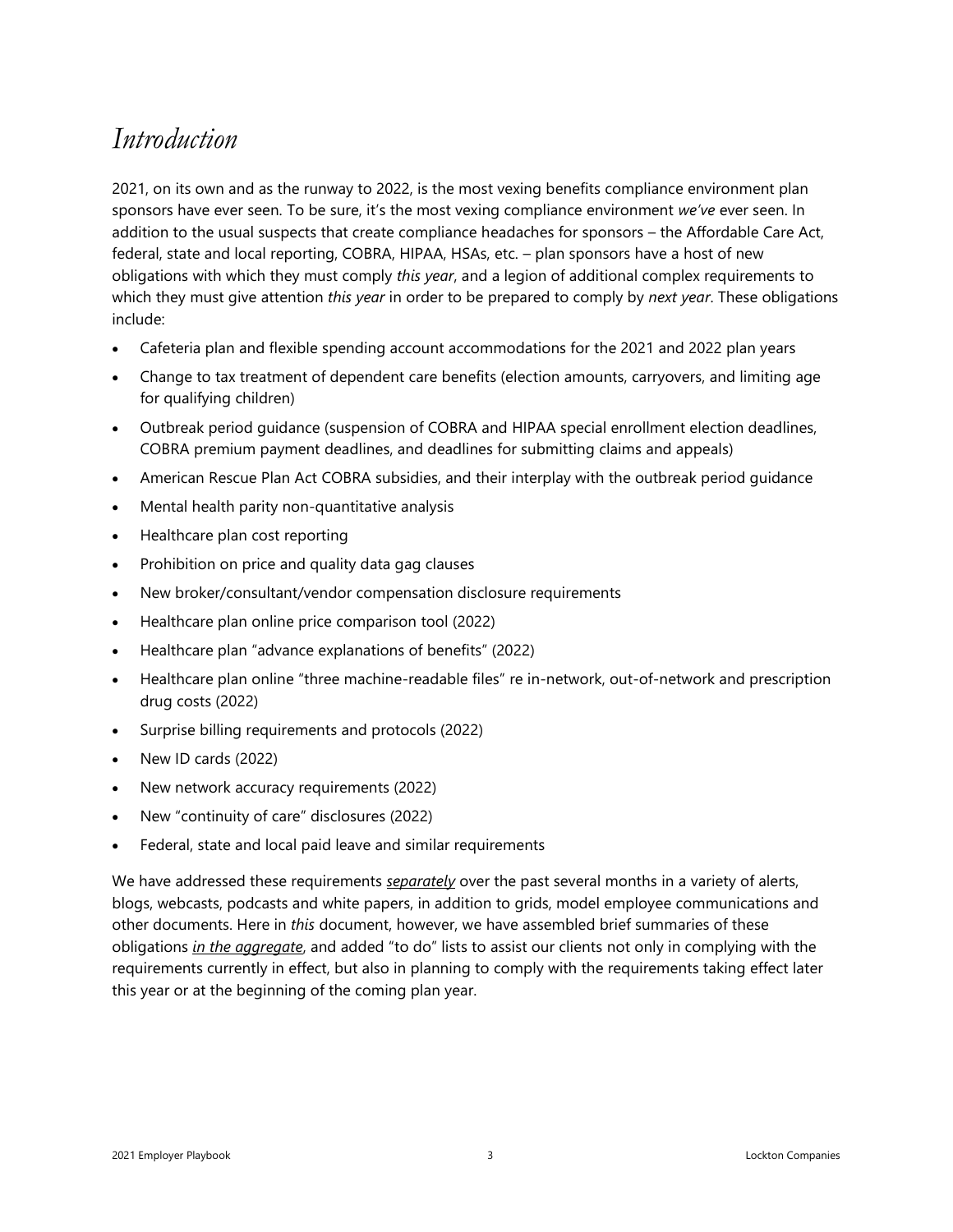### <span id="page-3-0"></span>*Outbreak period guidance*

#### **Effective date: The guidance is in effect until 60 days after the date the president rescinds the national health emergency related to COVID-19**

*Federal officials suspended, in an [announcement](https://www.dol.gov/agencies/ebsa/employers-and-advisers/plan-administration-and-compliance/disaster-relief/ebsa-disaster-relief-notice-2020-01) dating to April 2020, the running of various benefit planrelated action periods, such as the periods for COBRA and HIPAA special enrollment elections, COBRA premium payments, and claims and appeals submissions. The suspensions were intended to apply during what that announcement called the COVID-19 "outbreak period," a period that began March 1, 2020, and runs through the 60th day following the rescission of the coronavirus-related national emergency declared or extended by the president. See our [alert](https://www.lockton.com/insights/post/feds-wave-wand-make-months-disappear-from-benefits-plan-calendars?utm_source=compliance_alert&utm_medium=cap_page&utm_campaign=20200501-extended-deadlines-alert&utm_term=dot_com) on last spring's announcement.*

*What nobody last spring foresaw was that the emergency declaration would still be in effect more than a year later. In fact, in January 2021, the Biden administration renewed the declaration for up to another year. That created additional complications because under federal law, a suspension of these plan-related action periods cannot exceed 12 months. In late February 2021, federal authorities issued additional guidance, summarized in our new [alert,](https://www.lockton.com/insights/post/one-for-your-sins-feds-outbreak-period-guidance-creates-migraines-for-plan) that generally – but not entirely adequately – explained how the maximum 12-month suspension applied, particularly in the COBRA premium payment context.* 

*Under the most recent guidance, the suspension period for any given individual's COBRA or HIPAA special enrollment election, COBRA premium payment, or claims or appeals submission lasts until the earlier of (i) the 60th day following the president's rescission of the national emergency, and (ii) the end of the 12-month suspension period that applies to the specific deadline, under the February 2021 guidance from federal officials.*

#### **OUTBREAK PERIOD "TO DO" LIST (2021)**

- Conform plan administration practices with respect to COBRA elections, COBRA premium payments, HIPAA special enrollment requests and coverage effective dates, claims and appeals submission deadlines, and the deadline for submitting or perfecting a request for third-party review of a denied medical claim, to implement the required suspension period.
	- − Work with plan administration-related vendors to identify individuals affected by the outbreak period guidance and, for each affected individual (whether the individual's suspension in currently in effect or begins later), the individual's unique maximum 12-month suspension period. Adjust that maximum period as necessary to account for an earlier expiration of the suspension period upon rescission of the national health emergency.
		- Example: John voluntarily terminated employment and lost healthcare coverage on Oct. 1, 2020, and the plan sent his COBRA election notice on Oct. 25, 2020. Identify John as an individual affected by the outbreak period guidance. John's 60-day window to elect COBRA does not begin until Oct. 25, 2021, unless the outbreak period ends earlier (e.g., if the president rescinds the national emergency on June 30, 2021, the outbreak period ends on Aug. 29, and John's 60-day election window begins to run on Aug. 30, 2021).
	- − Work with plan administration-related vendors to ensure that, as the 12-month maximum suspension periods expire, you and the vendor understand how each expiration will affect the remainder of the relevant period (e.g., the maximum COBRA coverage period).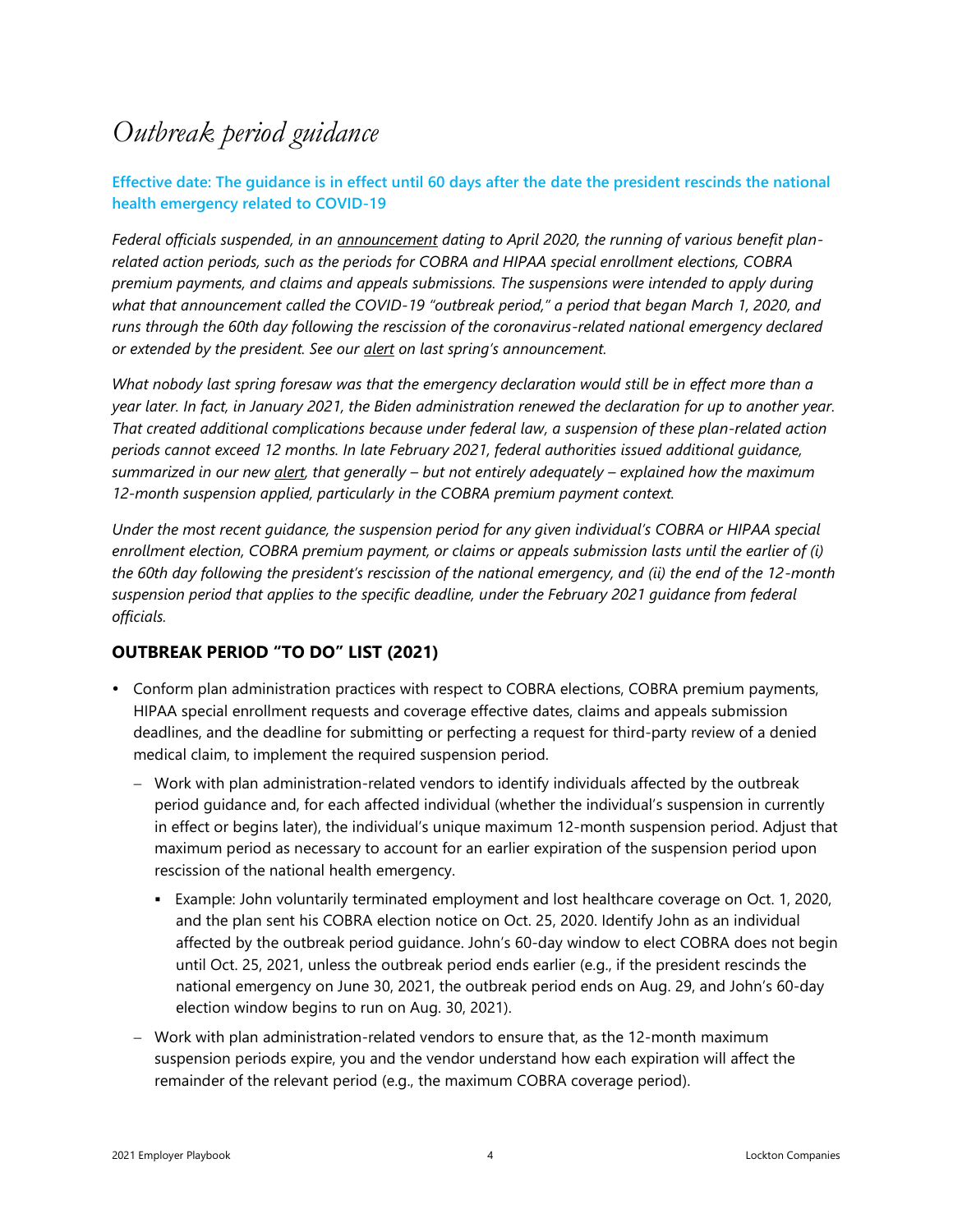**Example: Continuing the example above, John elects COBRA on Aug. 1, 2021. John's maximum** COBRA coverage period, measured from the original qualifying event date in 2020, could run to as late as March 31, 2022 (because under the outbreak period guidance, while John's COBRA election on Aug. 1, 2021, is valid, the end of John's maximum COBRA coverage period does not change (i.e., the 18-month period does not begin to run from Aug. 1, 2021, but rather from Oct. 1, 2020).

However, John needs to pay for his COBRA coverage retroactively; he does not necessarily need to come completely current in order to gain COBRA coverage retroactively, but if he does not come completely current his COBRA coverage is only in place for the consecutive months, beginning with Oct. 2020, for which he paid premium (i.e., John can't pick and choose for which prior months he wanted COBRA).

- − Note that each monthly premium payment due date and 30-day grace period is subject to its own suspension period under the outbreak period guidance.
- − Note also that this example assumes a voluntary termination of employment. If John's qualifying event had instead been a reduction in hours or involuntary termination of employment, you will need to factor in the consequence of the separate election John can make for subsidized COBRA coverage effective April 1, 2021.
- Work with the plan's insurance or stop loss carrier to determine how claims will be treated during the outbreak period to make sure appropriate claims are pended and ultimately paid (if the required premiums are ultimately paid). If necessary work with legal counsel to negotiate with and obtain assurances from the plan's insurance or reinsurance (stop loss) carrier that the carriers will treat as a covered claim any claim you determined, under your good faith application of the outbreak period guidance, to be a covered claim. It is best if this assurance is gained promptly and before any dispute arises.
- Consider notifying employees and other affected individuals (e.g., individuals who have COBRA election and coverage rights due to a COBRA qualifying events) of the suspension of relevant action periods within which they would normally have had to make an election, pay the premium, submit claims and appeals, etc. Your Lockton account team as a model notice to share with you.
- Pay particular attention to the challenging interplay between the outbreak period guidance and the new COBRA subsidies under the American Rescue Plan (ARP or ARPA). See the discussion of your obligations under ARPA in the COBRA subsidies section of this playbook, beginning on page 9.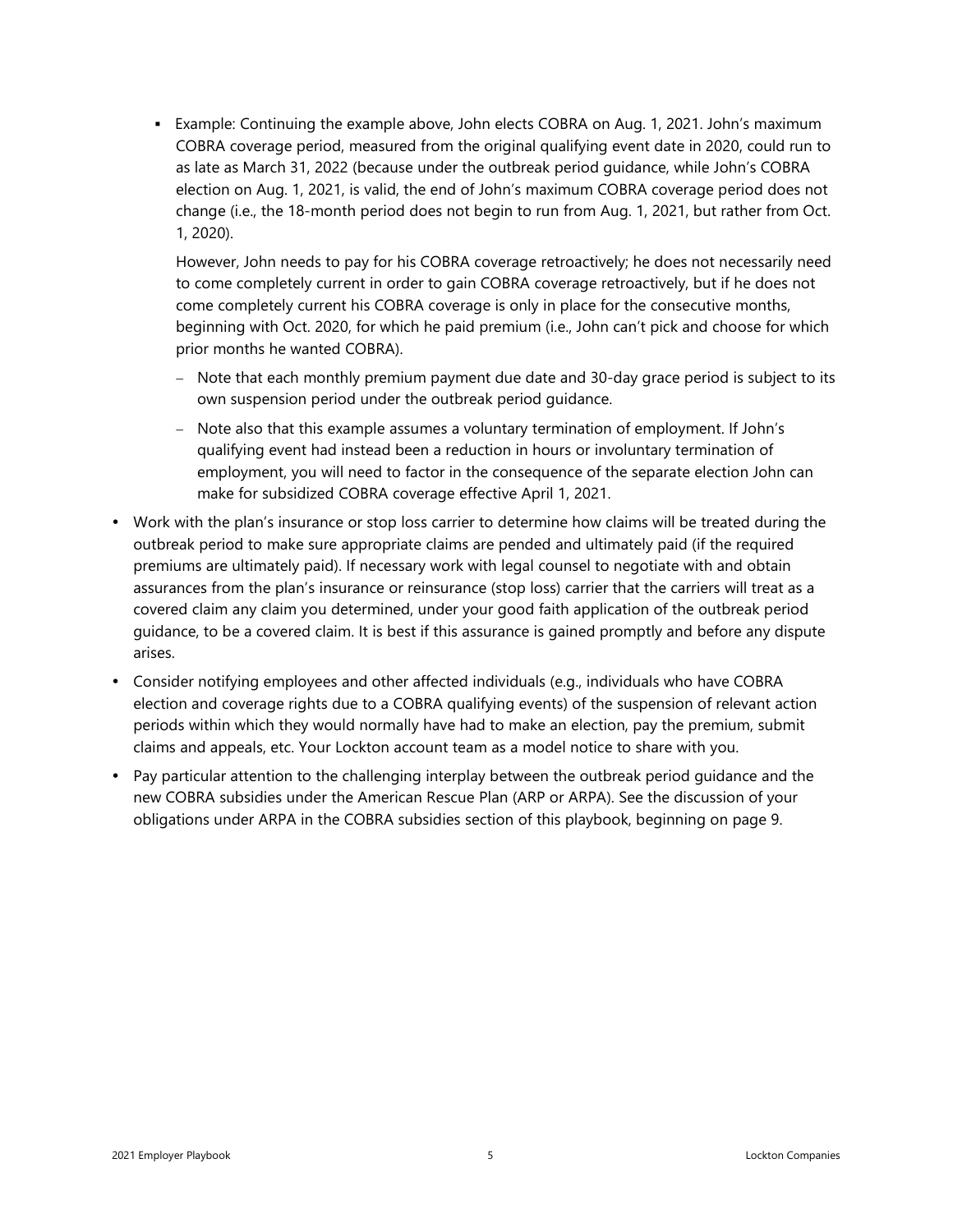### <span id="page-5-0"></span>*Section 125 plan accommodations*

#### **Effective/due dates potentially vary;** *generally,* **calendar year section 125 plans adopting amendments relating to the** *2020* **plan year should be amended by Dec. 31,** *2021* **(see discussion below for specifics)**

*IRS guidance from May 2020, and the Consolidated Appropriations Act (CAA) passed later that year, offered section 125 plan sponsors a variety of options for the 2021 and 2022 plan years to address adverse consequences potentially suffered by plan participants due to COVID-19. For example, plan sponsors with flexible spending accounts are permitted to extend grace periods for up to 12 months following the close of the 2020 and/or 2021 plan years, add grace periods of similar length with respect to those plan years, and add 12-month carryover provisions (including, for the residual amounts from the 2020 and 2021 plan years, carryover provisions to dependent care FSAs).*

*The 2020 IRS guidance, the CAA and/or the American Rescue Plan Act (ARP, or ARPA) also permit cafeteria plan sponsors to:*

- *Allow a variety of mid-year benefit election changes in calendar year 2020 and for the plan year ending in 2021, without the prerequisite "change in status" or similar events.*
- *Permit a health FSA to reimburse the cost of over-the-counter medicines and drugs, including women's menstrual products and coronavirus-related personal protective equipment, retroactive to Jan. 1, 2020.*
- *Allow health FSA participants who terminated coverage during 2020, or who terminate during 2021, to have claims incurred after termination nevertheless paid by the FSA other than on a COBRA basis.*

*The CAA also temporarily increases the limiting age of a child, for purposes of dependent care FSAs, to age 14. ARPA, in a companion provision, increases the tax free limit for dependent care benefits to \$10,500 (\$5,250 for married individuals filing separately) for calendar year 2021, and the IRS in subsequent guidance will allow dependent care carryover amounts from 2020 and 2021 to be paid on a tax free basis during the following year if the amounts would have been considered tax free had they been paid during the year from which they were carried over.*

*For more on these changes in the law see our [alert](https://www.lockton.com/insights/post/congresss-covid-19-package-includes-additional-burdens-benefits-for-group-h) on the CAA, our [alert](https://www.lockton.com/insights/post/irs-clarifies-aspects-of-recent-fsa-and-cafeteria-plan-accommodations) on the IRS's guidance implementing the CAA's section 125 plan provisions, our [alert](https://www.lockton.com/insights/post/dependent-care-benefits-irs-addresses-how-extended-carryovers-and-increased) on the IRS guidance (from May of 2021) regarding dependent care FSA benefit carryovers, and our [webcast](http://www.locktononline.com/iknowledge/Lockton%20Toolbox%20Documents/Webcasts%20and%20Podcasts/20210317_Replay_The%20dizzying%20array%20of%20new%20FSA%20and%20cafeteria%20plan%20accommodations.pdf) on implementing the new rules for 2021 and 2022.* 

#### **SECTION 125 PLAN/FSA TO DO LIST (2021)**

• Consider whether to amend health and/or dependent care FSA grace periods for plan years ending in 2020 and/or 2021 to *extend grace periods* up to a maximum period of 12 months following the end of the year to which the grace period will relate. If your FSAs do not currently have grace periods, consider whether to *add grace periods* that will apply to residual balances from the 2020 and/or 2021 plan years (the new grace periods may also be up to 12 months long).

Where the FSA has no grace period or carryover feature, consider whether to amend the FSA to *install a carryover feature* relating to residual balances from the 2020 and/or 2021 plan years.

**Lockton comment:** Note that any benefits made available during a grace period, or via a carryover, pursuant to the CAA and subsequent IRS guidance are ignored when conducting nondiscrimination tests for 2021 and 2022.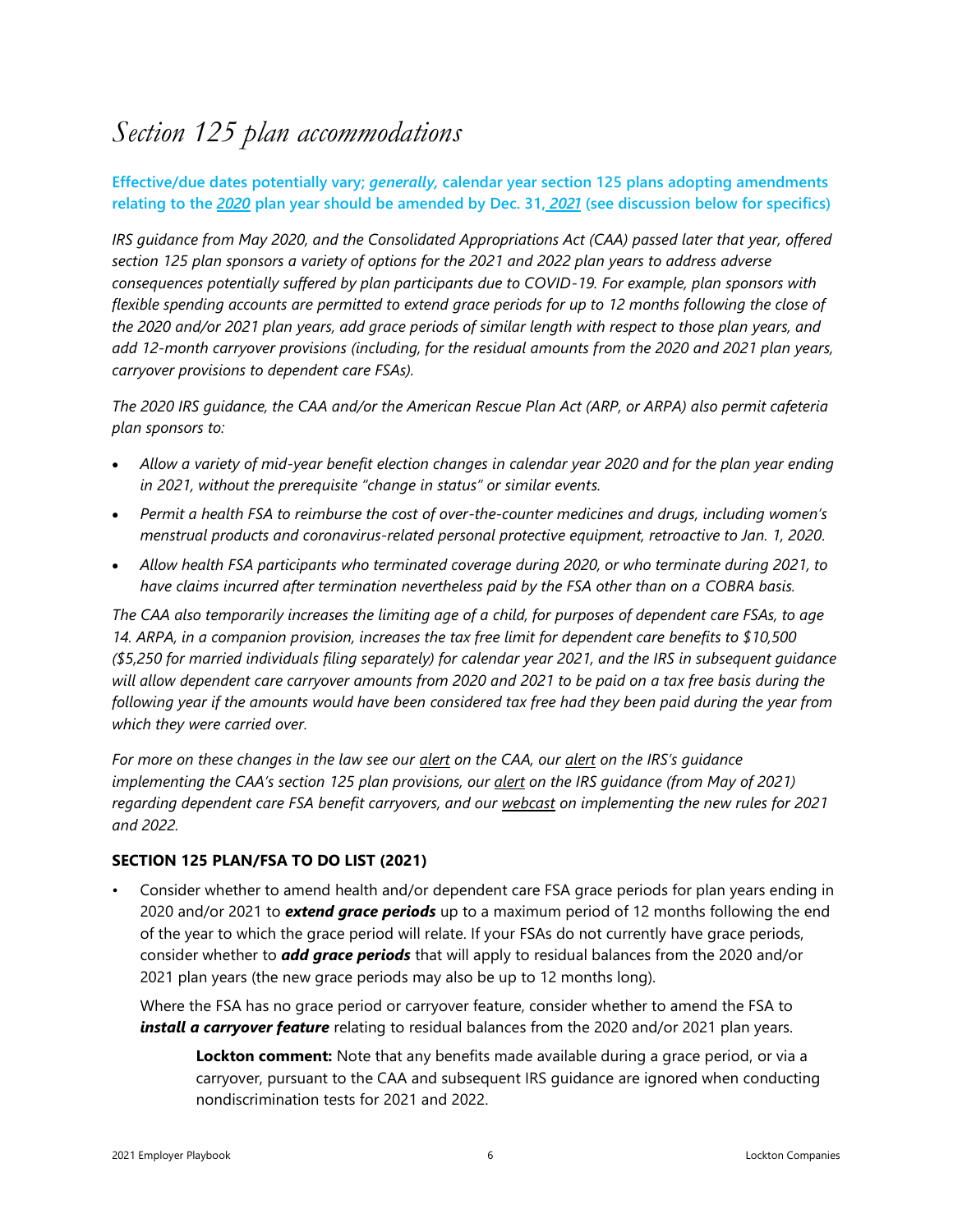Note also that if you are adding or extending a grace period or adding a carryover feature to a health FSA, consider the impact of the grace period or carryover feature (relating to a general purpose FSA) on participants' eligibility to accrue the right to make HSA contributions for months in which the grace period or carryover feature is in effect. There are a variety of work-arounds for this obstacle, as discussed in our alerts and webcasts. Contact your Lockton account service team.

- − An amendment to add or extend a grace period or to add a carryover feature may be adopted retroactively but should be made by the last day of the first calendar year following the end of the FSA plan year to which the amendment relates. Thus, calendar year FSAs adding or extending a grace period, or adding a carryover feature, that will apply to residual balances from the 2020 plan year should be amended by Dec. 31, 2021. A separate amendment allowing for a similar grace period of carryover from the 2021 plan year *could* be made as late as Dec. 31, 2022 (but if you are amending your FSAs to address residual balances from both years, it would make sense to amend by Dec. 31, 2021).
- − In the case of a retroactive amendment, the plan must be administered in accordance with the amendment between the retroactive effective date of the amendment and the date the amendment is made. Notify participants of any such amendment.
- Consider whether to amend your section 125 plan to permit election changes without regard to a change in status or similar event. The CAA and the IRS will temporarily (for the plan year ending in 2021) permit you to allow employees to do the following without regard to such events; you may permit one, some or all of these, and if you choose to permit one or more of these changes, you may limit the number, extent, and timing of such changes:
	- Make, revoke or modify any health and/or dependent care benefit election prospectively, for the FSA plan year ending in 2021. You may even permit an employee who had not elected to participate in an FSA for the plan year ending in 2021 to add FSA coverage retroactively to the beginning of the plan year beginning in 2021, although the employee contributions used to fund those benefits must be deducted only prospectively, following the election change.
	- − Add employer healthcare coverage (medical, dental, vision) prospectively, or *change* coverage prospectively, including moving from one plan to another or changing coverage tiers (e.g., selfonly to family).
	- Drop employer healthcare coverage prospectively if the employee represents that the employee has or will shortly have other comprehensive medical coverage.

**Lockton comment:** Note that the IRS, in its May 2020 guidance, allowed similar accommodations related to election changes made in calendar year 2020. An amendment permitting such accommodations for *2020* must adopted by Dec. 31, 2021.

- − An amendment, allowing for these election changes, may be made retroactively, but should be adopted by:
	- As noted above, for accommodations related to election changes made in calendar year 2020 under the IRS's May 2020 guidance: by Dec. 31, 2021.
	- For accommodations related to the plan year ending in 2021: by Dec. 31, 2022. (An amendment allowing for these election changes with respect to both 2020 and the plan year ending in 2021 should, for efficiency's sake, be adopted in a single amendment by Dec. 31, *2021*.)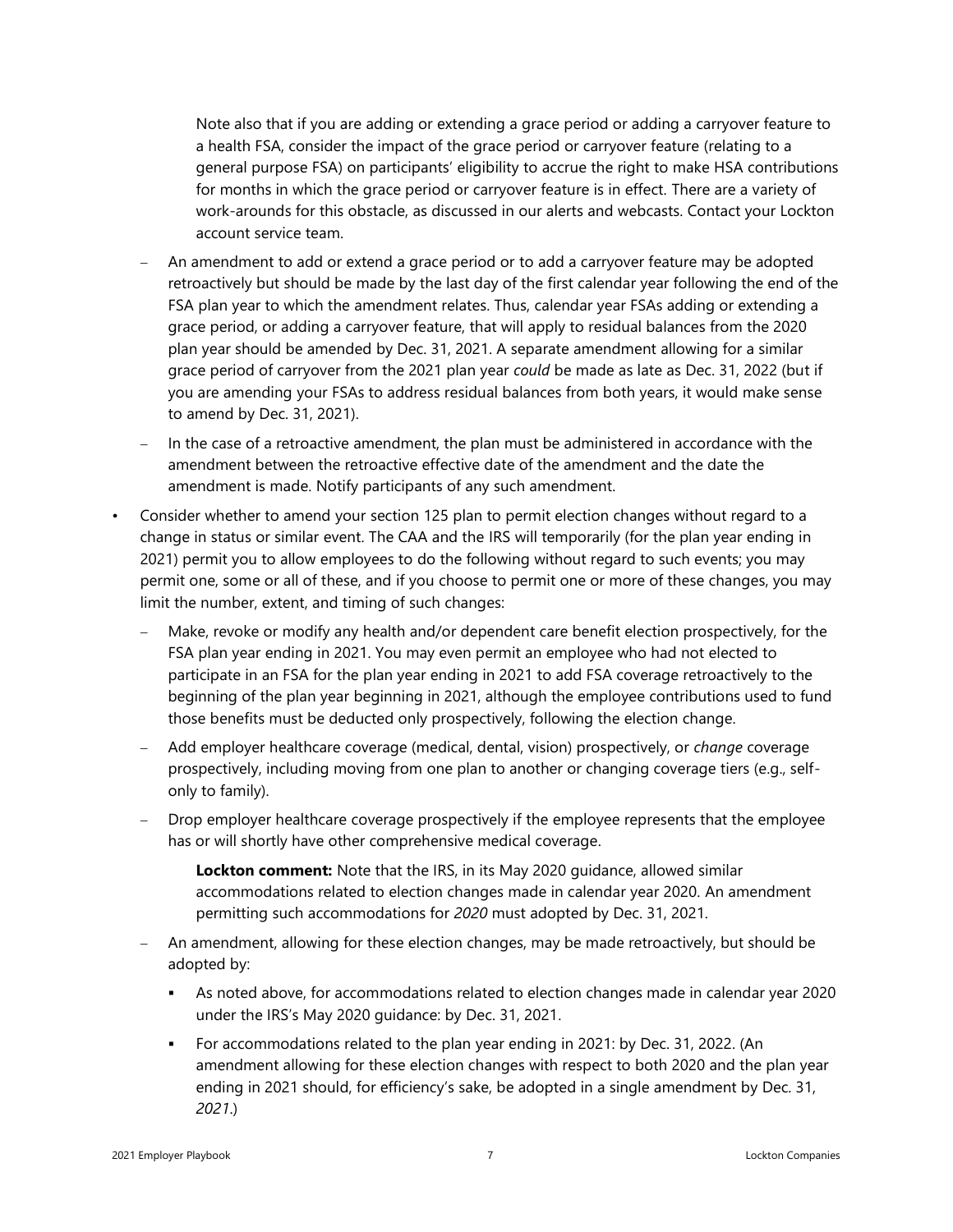- In the case of a retroactive amendment the plan must be administered in accordance with the amendment between the retroactive effective date of the amendment and the date the amendment is made. Notify participants of any such amendment.
- Work with your dependent care FSA administrator and payroll department or vendor to ensure appropriate tax treatment of:
	- Benefits payable for 2020 and 2021 with respect to qualifying children who attained age 13 in 2020 or 2021
		- Under prior law, tax-free dependent care benefits were not available with respect to nondisabled children once they attained age 13. Under the CAA, however, if the employee was enrolled in a dependent care FSA for a plan year whose open enrollment period ended on or before Jan. 31, 2020, and the child attained age 13 during that plan year (or, if the employee had a residual balance in the FSA at the end of the that plan year, the child attained age 13 in the following plan year), the limiting age for the child is age 14. Note that with respect to that following plan year, the child who attains age 13 in that year is considered a qualifying child only as to the FSA residual balance from the prior year.
		- The IRS requires a plan amendment to implement this change. The amendment may be adopted retroactively by the last day of the first calendar year beginning after the end of the FSA plan year to which the amendment relates (in most cases this will be Dec. 31, 2021). If you intend to adopt such an amendment the FSA should be operated in accordance with the accommodation in the meantime, and notice provided to FSA participants.
	- − Benefits elected for 2021
		- Employers may amend their dependent care FSAs to permit participants to change their 2021 benefit election from a \$5,000 maximum (\$2,500 for married individuals filing separately) to a \$10,500 maximum (\$5,250 for married individuals filing separately). Take care in this regard; allowing highly paid participants to elect such a larger amount in dependent care benefits for 2021 could trigger a nondiscrimination issue under the dependent care FSA.
		- If you adopt this amendment, it should be adopted by the last day of the calendar year beginning after the end of the plan year to which it relates (i.e., Dec. 31, 2022, for calendar year plans) and the FSA should be operated in accordance with the accommodation in the meantime, and notice provided to participants.
	- − Benefits carried over from 2020 to 2021, and/or from 2021 to 2022
		- The IRS will permit dependent care benefits carried over from the 2020 plan year to the 2021 plan year, and from the 2021 plan year to the 2022 plan year, to be paid tax free if the benefits would have been tax free had they been paid in the year from which they were carried over. Note that these tax-free benefits are in addition to the \$10,500 (or, as applicable, \$5,250) in tax free benefits available to participants in 2021, under the CAA's provisions. This accommodation can create administrative wrinkles for non-calendar year FSAs. See our [alert.](https://www.lockton.com/insights/post/dependent-care-benefits-irs-addresses-how-extended-carryovers-and-increased)
		- **•** This accommodation should not require a plan amendment, as the taxability of these benefit payments is dictated by the federal tax code.
- Determine whether to allow your section 125 plan to pay employees' post-termination health FSA claims on a non-COBRA basis (this continuation of coverage would essentially operate as an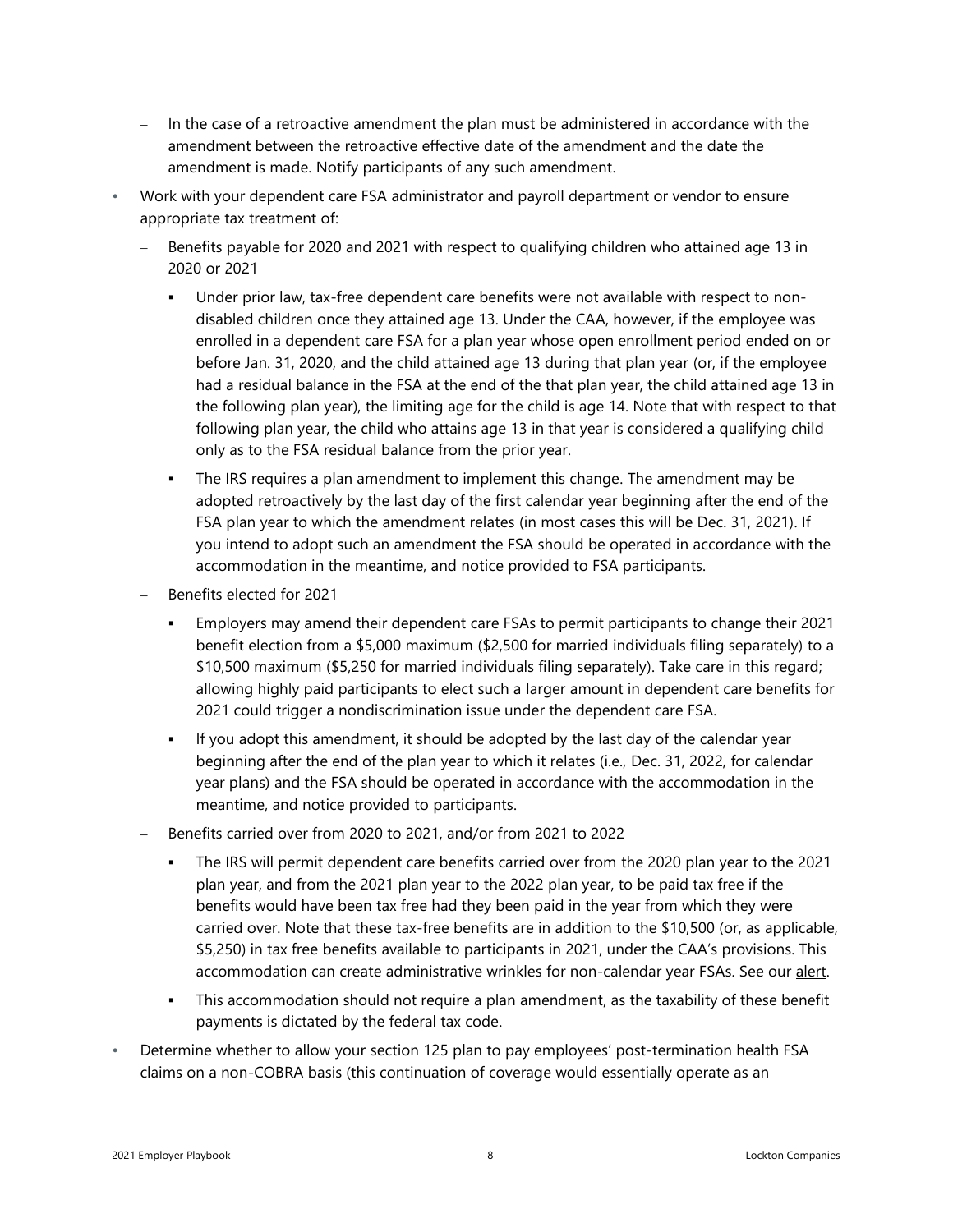alternative to COBRA coverage). You may adopt this accommodation with respect to terminations that occurred in 2020 or that occur in 2021.

- − The amendment may be adopted retroactively as late as Dec. 31, 2021 (for terminations occurring in 2020; by Dec. 31, 2022, for terminations occurring in 2021). If you intend to adopt such an amendment the FSA should be operated in accordance with the accommodation in the meantime, and notice provided to FSA participants.
- Determine whether to allow your health FSA and or health reimbursement arrangement to reimburse the out-of-pocket expense for over-the-counter medicines and drugs, menstrual products and/or personal protective equipment, and if so, whether the effective date of the change will be retroactive to Jan. 1, 2020 or a later date.
	- − The amendment should be adopted no later than the last day of the plan year in which the change is effective, and notice provided to participants.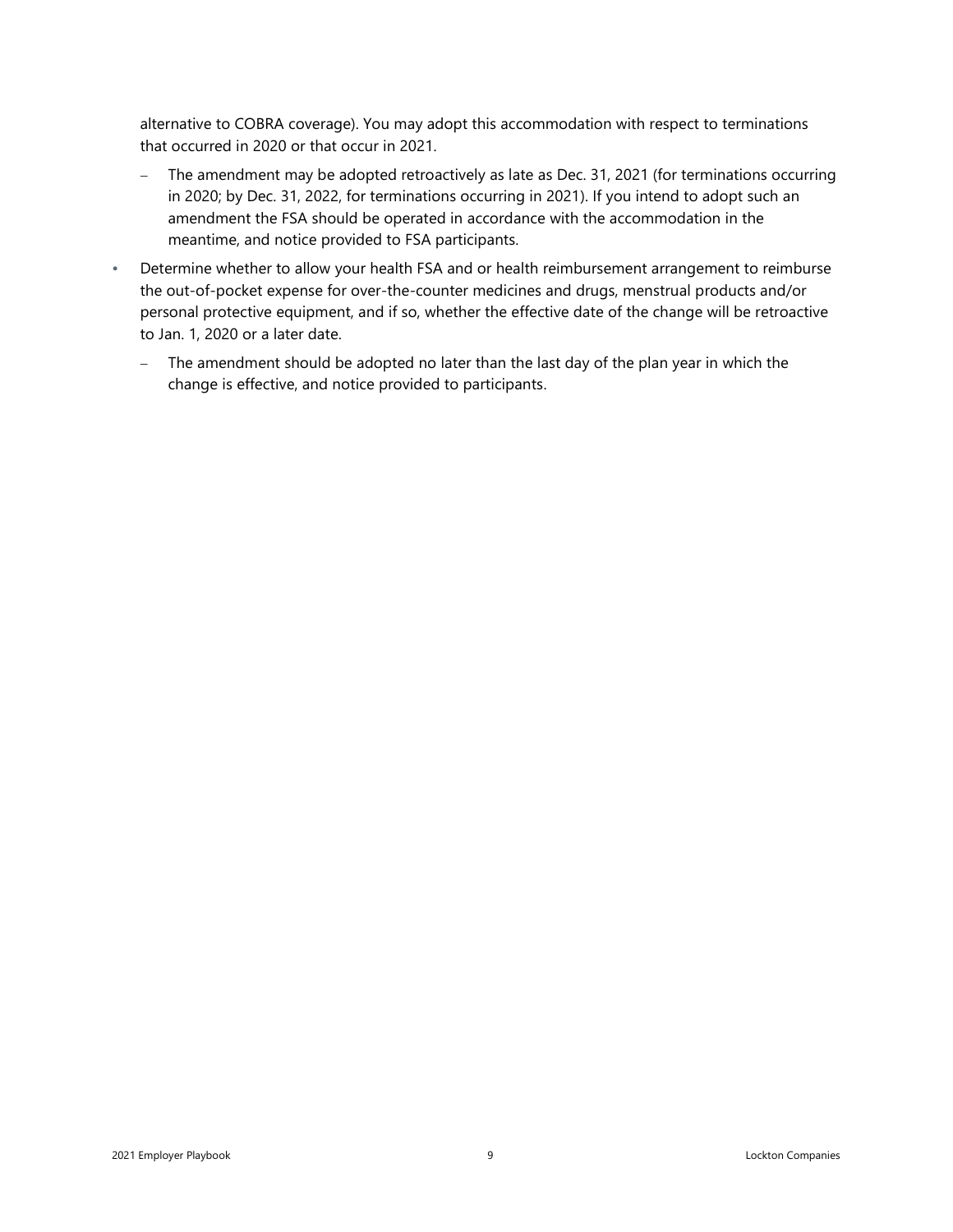## <span id="page-9-0"></span>*ARPA COBRA subsidies*

#### **Effective date: Generally, April 1, 2021, with certain specific due dates for particular notices, as noted below**

*The American Rescue Plan Act (ARPA) authorizes federally-guaranteed COBRA subsidies for up to six months (from April 1 – Sept. 30, 2021, the "COBRA subsidy window") for individuals who lost employerbased group health coverage due to involuntary termination of employment, or voluntary or involuntary reduction in hours, if they're not eligible for other substantial medical coverage and their maximum COBRA coverage period extends, or would have extended had they elected COBRA (or if they elected it, had not dropped it) at least through April 2021.* 

*For background on the ARPA COBRA subsidies, see our recent [summary,](http://s3-us-west-2.amazonaws.com/lockton-corporate-website/Compliance-Alerts/20210412_ARPA_COBRA_subsidy-APPENDIX.pdf) and for an explanation of early guidance related to the form and timing of modified COBRA notices, to comply with ARPA, see our [alert](https://www.lockton.com/insights/post/more-fizzle-than-sizzle-feds-issue-first-arpa-cobra-subsidy-faqs-and-model) and [grid,](http://s3-us-west-2.amazonaws.com/lockton-corporate-website/Compliance-Alerts/20210409_ARPA_COBRA_Subsidy_Notices_grid.pdf) which link to DOL-issued model notices.* 

#### **ARPA COBRA SUBIDY "TO DO" LIST (2021)**

- Identify the plan or plans that are obligated to provide COBRA and the ARPA subsidies. In general, if the employer-based plan (other than a health flexible spending account) has a federal COBRA obligation, the employer that "maintains the plan" is responsible for sending the notices and providing the subsidy, and has the right to claim a tax credit to recoup the value of the subsidy it provided.
- Send the appropriate notices, or work with your COBRA vendor, if applicable, to ensure the appropriate notices are timely sent to those individuals who are eligible for the subsidy (referred to in ARPA as "assistance eligible individuals," or "AEIs").
	- − AEIs whose COBRA qualifying event dates were prior to April 1, 2021, should receive, by **May 31, 2021**, the *Model COBRA [Continuation](https://s3-us-west-2.amazonaws.com/lockton-corporate-website/Compliance-Alerts/ARPA_Model_2d_Bite_COBRA_Elect_Notice.docx) Coverage Notice in Connection with Extended Election Periods*, plus the *Summary of the COBRA Premium [Assistance](https://s3-us-west-2.amazonaws.com/lockton-corporate-website/Compliance-Alerts/ARPA_Model_Summary_of_COBRA_Subsidies.docx) Provisions under the American Rescue Plan Act of [2021](https://s3-us-west-2.amazonaws.com/lockton-corporate-website/Compliance-Alerts/ARPA_Model_Summary_of_COBRA_Subsidies.docx)*. *Note that if you click these download links, the file should download to your computer and you will then have to click the file to open it.*
		- **•** This will require identifying those individuals who experienced requisite qualifying events, even if they did not elect COBRA (or elected it but dropped it), at least as far back as October 2019, for plans subject only to federal COBRA, and perhaps earlier for plans subject to state coverage continuation laws that may grant coverage continuation rights for more than 18 months for a termination of employment or reduction in hours (as this document went to press the IRS had not yet issued its guidance on the technical aspects, including the operation of state mini-COBRA laws, of the ARPA subsidies).
	- − AEIs whose qualifying event dates occurred or occur on or after April 1, 2021, but not later than Sept. 30, 2021, should receive the *Model ARP General Notice and COBRA [Continuation](https://s3-us-west-2.amazonaws.com/lockton-corporate-website/Compliance-Alerts/ARPA_Model_Std_COBRA_Elect_Notice.docx) Coverage [Election](https://s3-us-west-2.amazonaws.com/lockton-corporate-website/Compliance-Alerts/ARPA_Model_Std_COBRA_Elect_Notice.docx) Notice*, plus the *Summary of the COBRA Premium [Assistance](https://s3-us-west-2.amazonaws.com/lockton-corporate-website/Compliance-Alerts/ARPA_Model_Summary_of_COBRA_Subsidies.docx) Provisions under the American [Rescue](https://s3-us-west-2.amazonaws.com/lockton-corporate-website/Compliance-Alerts/ARPA_Model_Summary_of_COBRA_Subsidies.docx) Plan Act of 2021*. They should receive these forms within the normal timeframes for distributing COBRA election notices following a qualifying event. *Note that if you click these download links, the file should download to your computer and you will then have to click the file to open it.*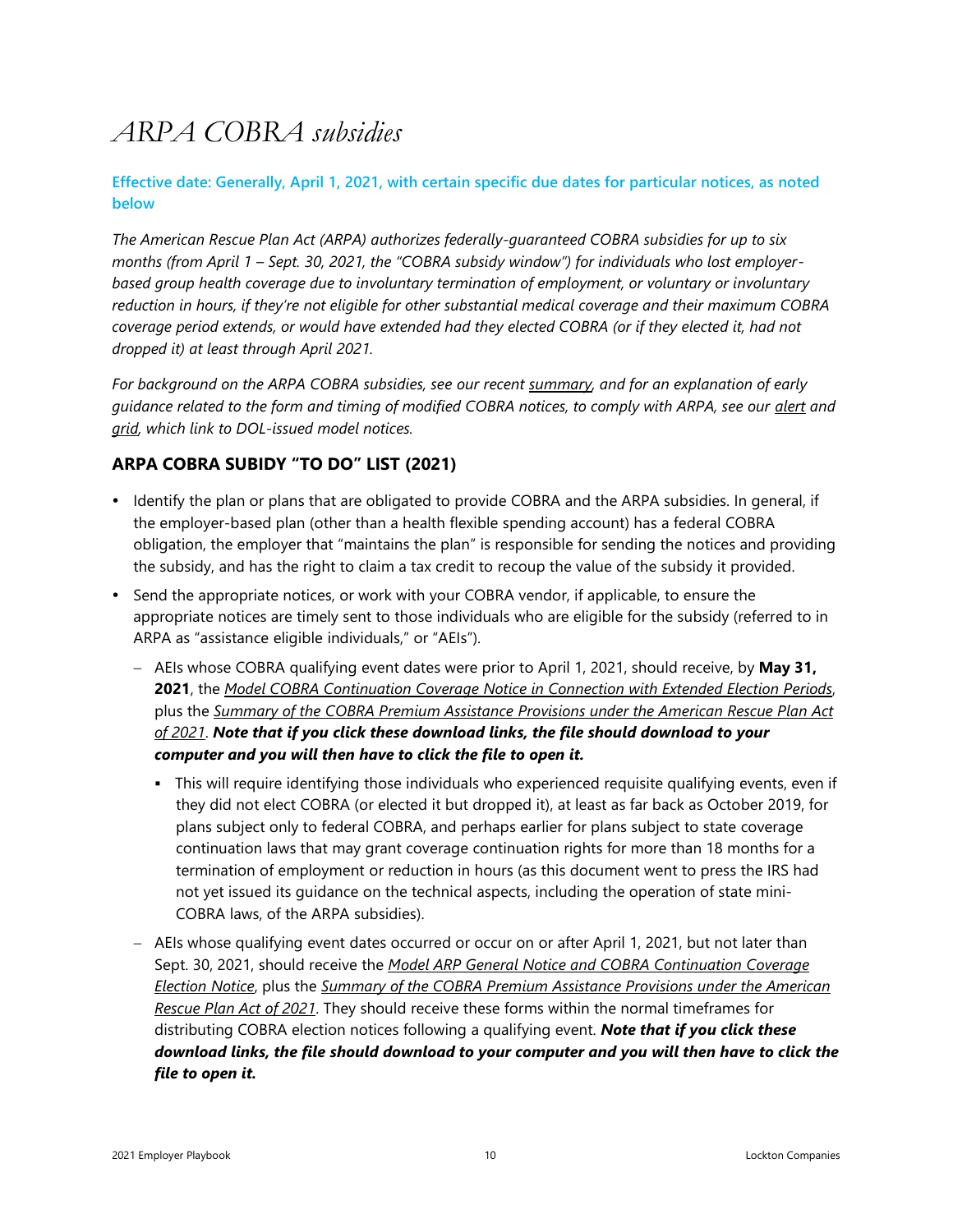- − AEIs about to lose eligibility for COBRA subsidies (either because the COBRA subsidy window is closing or the AEIs became eligible for other substantial medical coverage) should receive a *[Notice](https://s3-us-west-2.amazonaws.com/lockton-corporate-website/Compliance-Alerts/ARPA_Model_Notice_of_Subsidy_Termination.docx) of Expiration of Premium [Assistance](https://s3-us-west-2.amazonaws.com/lockton-corporate-website/Compliance-Alerts/ARPA_Model_Notice_of_Subsidy_Termination.docx)* **not more than 45 days, and not less than 15 days**, before the AEIs lose eligibility for the COBRA subsidies.
- Take steps to ensure that AEIs are not required to make premium payments for the period for which they are eligible for subsidies. If an AEI makes a premium payment for a period of COBRA coverage for which the AEI qualifies for subsidies, return the payment, or obtain the agreement of the AEI to apply the premium payment against future COBRA premiums after the AEI's eligibility for subsidies terminates.
- Upon issuance of IRS guidance on the procedures for recouping the fronting of COBRA premiums for AEIs via a refundable tax credit against Medicare hospitalization payroll taxes, follow IRS procedures to recoup that premium expense. Keep all appropriate records to demonstrate entitlement to the tax credit.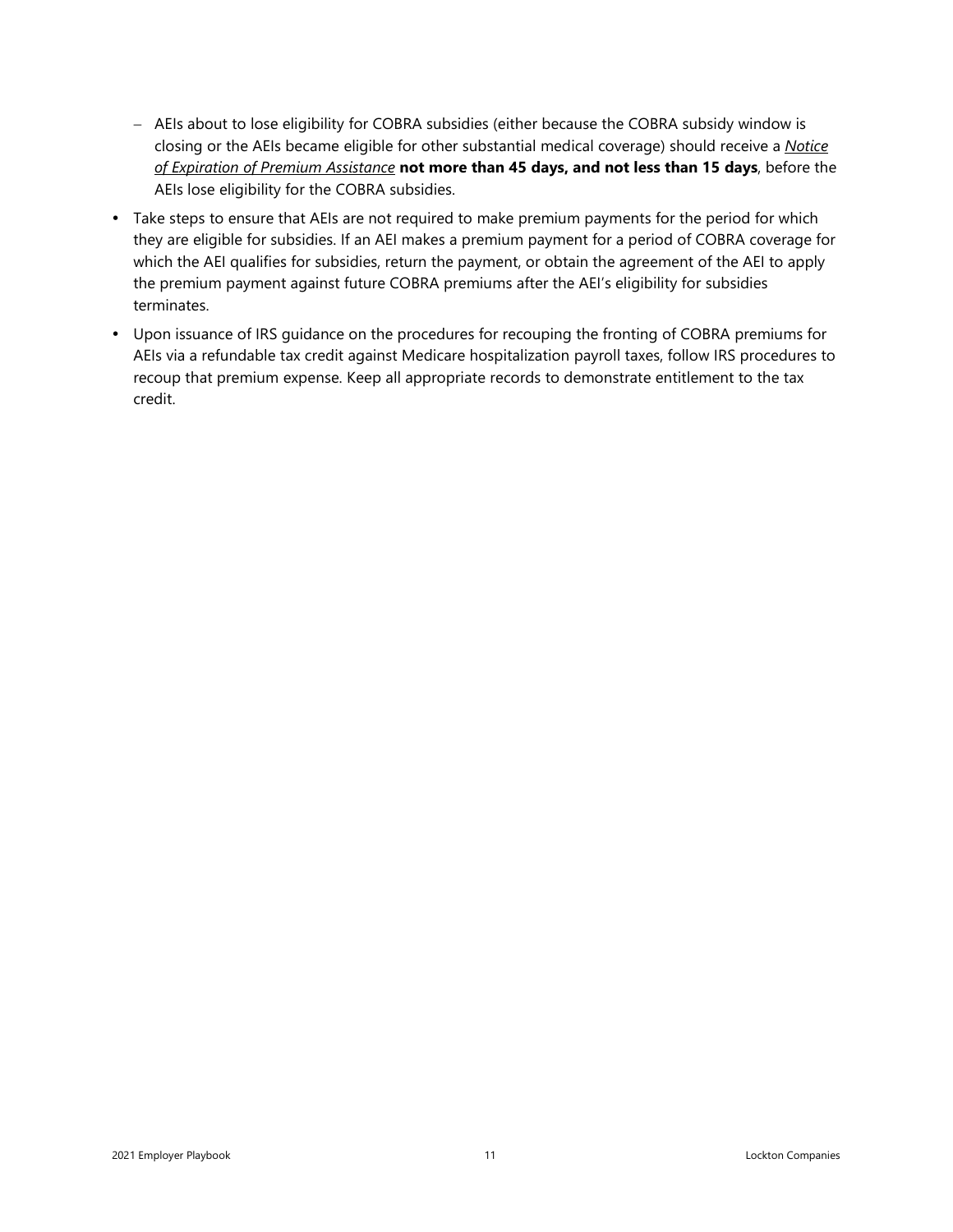### <span id="page-11-0"></span>*Transparency-related obligations: Overview*

Both the final healthcare plan transparency regulations issued by the Trump administration in 2020 (the Final Rule), and statutory transparency requirements included in the Consolidated Appropriations Act (CAA) late that same year, impose similar cost-related disclosure obligations on group health plans. While only a portion – and not the most difficult portion – of the Final Rule's obligations take effect in the plan year beginning in 2022, all of the key CAA disclosure obligations take effect for that plan year. Unfortunately, the CAA describes several of its disclosure obligations only in the most general of terms, and thus the mechanics of complying with those obligations will have to be fleshed out in regulations.

The plan (and therefore by extension the plan sponsor) is ultimately responsible for complying with these requirements. The plans' ability to comply will depend on access to, and the means to disclose, information currently not in the plan's possession or under its control. Various vendors – insurers, thirdparty administrators, pharmacy benefit managers, etc. – have the information and are better equipped to disclose it. Thus, sponsors must rely on these vendors to comply with these requirements.

Therefore, plan sponsors will want to engage legal counsel to negotiate modifications to all relevant contracts with those vendors that involve services implicating the transparency requirements, to ensure that the plan sponsor can timely satisfy its transparency obligations, via the mandated methods, to participants and other interested parties. See **Appendix I** for sample language that might serve as a *potential starting point* for these negotiations.

**Lockton comment:** Insurers may be unable to modify insurance contracts because the contracts are filed with state authorities. Consider negotiating separate memoranda of understanding with insurers, but be sure that language in the contract providing that it is the "entire agreement" between the parties does not nullify a separate agreement. Legal counsel can be helpful here.

A general description of the CAA's and Final Rule's transparency obligations falling due in 2022 appears in the table below. These obligations were extensively explored in our February 2021 [webcast.](http://s3-us-west-2.amazonaws.com/lockton-corporate-website/Compliance-Alerts/20210211_REPLAY_New_transparency_and_reporting_obligations_on_employers.pdf)

| Requirement                                                                                      | Source            | <b>Effective date</b>                               |
|--------------------------------------------------------------------------------------------------|-------------------|-----------------------------------------------------|
| Price comparison tool                                                                            | CAA               | Plan years beginning in 2022                        |
| Advance explanation of benefits                                                                  | <b>CAA</b>        | Plan years beginning in 2022                        |
| Public, online disclosure of in-network rates, out-of-network allowed<br>amounts, and Rx pricing | <b>Final Rule</b> | Plan years beginning in 2022                        |
| Accurate network directory information                                                           | <b>CAA</b>        | Plan years beginning in 2022                        |
| Prohibition on price/quality gag clauses                                                         | <b>CAA</b>        | In effect                                           |
| Report plan cost information                                                                     | CAA               | Dec. 27, 2021, and June 1 annually<br>thereafter    |
| Report broker/consultant/vendor comp.                                                            | <b>CAA</b>        | Contracts made/renewed on or after<br>Dec. 27, 2021 |
| Issue ID cards reflecting required cost-sharing information                                      | <b>CAA</b>        | Plan years beginning in 2022                        |
| Continuity of care disclosures                                                                   | <b>CAA</b>        | Plan years beginning in 2022                        |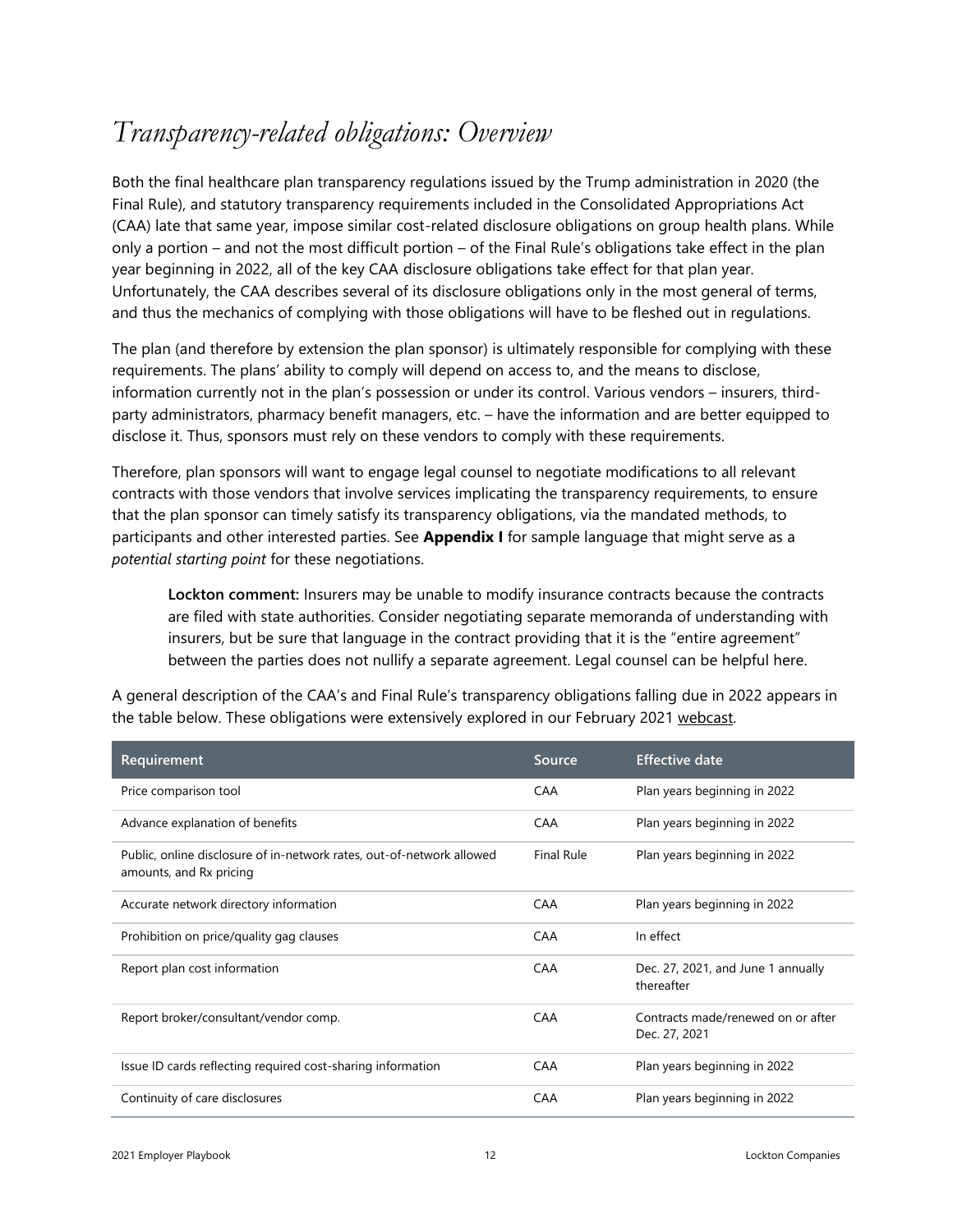### <span id="page-12-0"></span>*Transparency: Price comparison tool*

#### **Effective for plan years beginning on or after Jan. 1, 2022**

*The CAA requires group plans to make available a price comparison tool, by telephone and internet site, that allows an enrollee to compare the amount of cost sharing (deductibles, copayments, coinsurance, etc.) the enrollee would incur with respect to a specific item or service.* 

*This requirement is substantially similar to a cost disclosure obligation under the Final Rule that takes effect for plan years beginning in 2023. The chart below summarizes the two similar requirements; we show the Final Rule's requirements, effective a year after the CAA's requirements, because we suspect regulators will impose similar requirements in regulations they will issue under the CAA, conflating the two sets of requirements and effectively accelerating the due date for compliance with the Final Rule. As a result, plan sponsors will want to consider the Final Rule's requirements in planning for 2022.*

| Price comparison tool                                                                                                                                                                                                                                                                                                                                                                                                                                 |                                                                                                                                                                                                                                                                                                                                                                                                                                                                                                                                                                                                                                                |  |  |  |  |
|-------------------------------------------------------------------------------------------------------------------------------------------------------------------------------------------------------------------------------------------------------------------------------------------------------------------------------------------------------------------------------------------------------------------------------------------------------|------------------------------------------------------------------------------------------------------------------------------------------------------------------------------------------------------------------------------------------------------------------------------------------------------------------------------------------------------------------------------------------------------------------------------------------------------------------------------------------------------------------------------------------------------------------------------------------------------------------------------------------------|--|--|--|--|
| $CAA1$ – plan years beginning in 2022                                                                                                                                                                                                                                                                                                                                                                                                                 | Final Rule - plan years beginning in 2023                                                                                                                                                                                                                                                                                                                                                                                                                                                                                                                                                                                                      |  |  |  |  |
| A group health plan must offer price<br>comparison guidance by telephone, and<br>make available on the plan's internet<br>website, a price comparison tool that<br>allows an enrollee, taking into account the<br>geographic region and participating<br>providers, to compare the amount of cost<br>sharing that the individual would be<br>responsible for with respect to the<br>furnishing of a specific item or service by<br>any such provider. | The Final Rule requires group health plans to disclose cost-sharing information for<br>500 healthcare services or items upon the request of an enrollee (or authorized<br>representative, including a healthcare provider) through an internet-based, self-<br>service tool or, upon request, in paper form.                                                                                                                                                                                                                                                                                                                                   |  |  |  |  |
|                                                                                                                                                                                                                                                                                                                                                                                                                                                       | The disclosure must include the following elements and be accurate at the time of<br>the request:                                                                                                                                                                                                                                                                                                                                                                                                                                                                                                                                              |  |  |  |  |
|                                                                                                                                                                                                                                                                                                                                                                                                                                                       | • Accumulated cost-sharing amounts incurred to date (e.g., deductible, out-of-<br>pocket limits, etc.)<br>• The in-network rate for the relevant service or item<br>• The out-of-network allowed amount or other rate that yields a more accurate<br>estimate of an amount the plan will pay for the service or item<br>• If the item or service is subject to a bundled arrangement, a list of the items or<br>services for which cost-sharing information is being disclosed<br>• Notice of any applicable prerequisite (e.g., concurrent review, prior authorization,<br>step-therapy, etc.)<br>• A notice to be articulated by regulators. |  |  |  |  |
|                                                                                                                                                                                                                                                                                                                                                                                                                                                       | The information must be made available through a free, internet-based self-service<br>tool through which users may search for cost-sharing information for a covered<br>service or item and with respect to specific in-network providers (or by all in-network<br>providers), and the out-of-network allowed amount. The information must be<br>findable by inputting:<br>• A billing code or descriptive term<br>• The name of the provider (for in-network providers)                                                                                                                                                                       |  |  |  |  |

• Any other factors used by the plan to determine cost-sharing amounts

<sup>&</sup>lt;sup>1</sup> The CAA's rules are contained in section 114 of subtitle BB of that  $\Delta ct$ .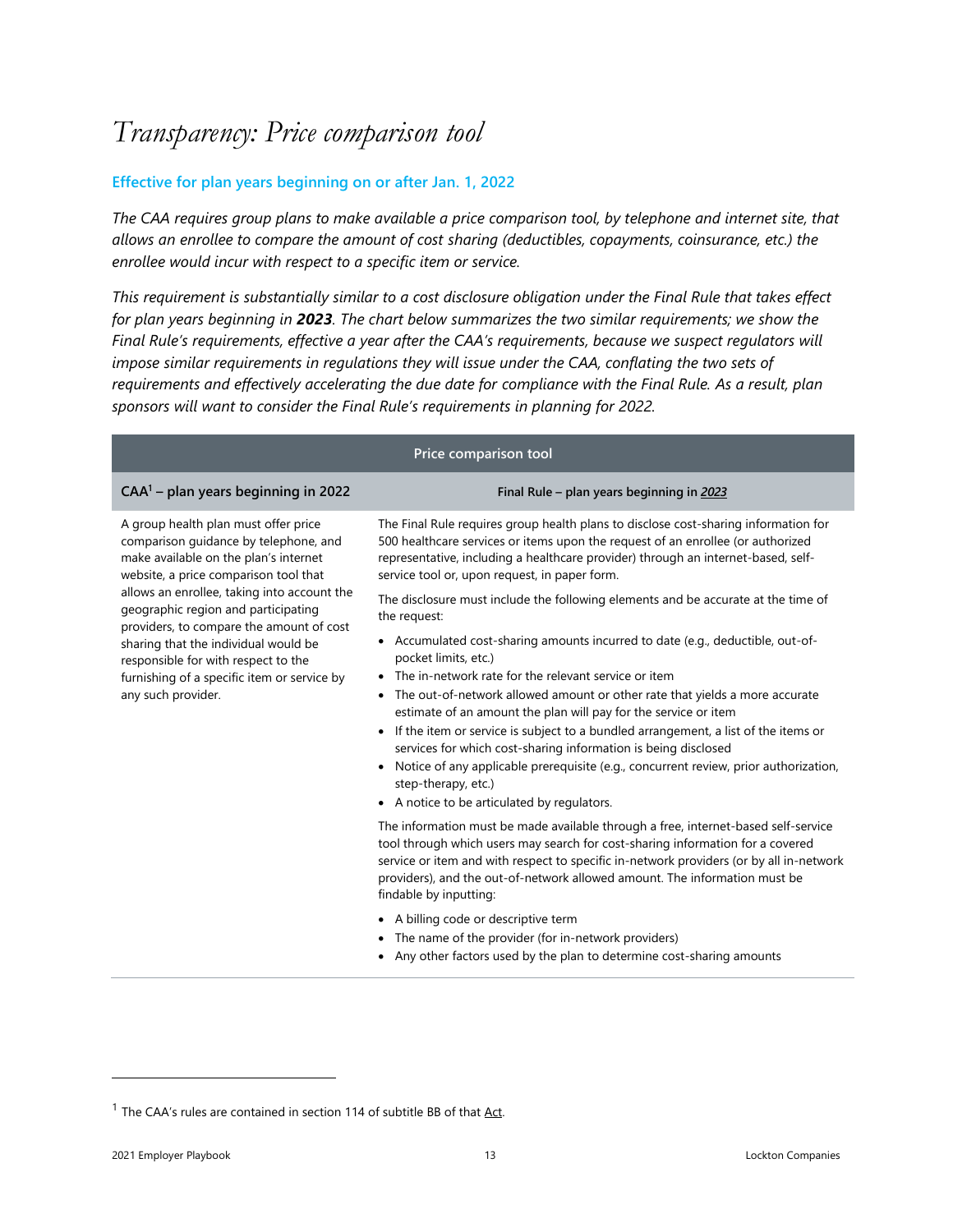#### **PRICE COMPARISON TOOL "TO DO" LIST (2021, IN PREPARATION FOR 2022)**

- Identify the electronic posting requirements and actions needed to comply with the price comparison tool requirements. The necessary information is likely controlled by plan-related vendors. Therefore, the plan will need to negotiate with the appropriate party regarding the posting of that information.
- When necessary, engage with legal counsel to negotiate with the vendor regarding establishing the internet website and populating it with the required data. The plan sponsor should attempt to obtain a contractually binding indemnification provision to protect the plan and plan sponsor in the event the vendor fails to meet its obligations under the contract. Some important contractual elements to consider include:
	- − Where the site will be hosted and how access will be granted
	- − How the vendor will host data on the site
	- − The cost imposed by the vendor for its cooperation
	- − How the contractually responsible party will satisfy the internet site's obligation to comply with federal requirements as to:
		- Accuracy of relevant information
		- Timeliness
		- **·** Integration into plan design
		- Data integration with other relevant plan vendors
		- Search engine requirements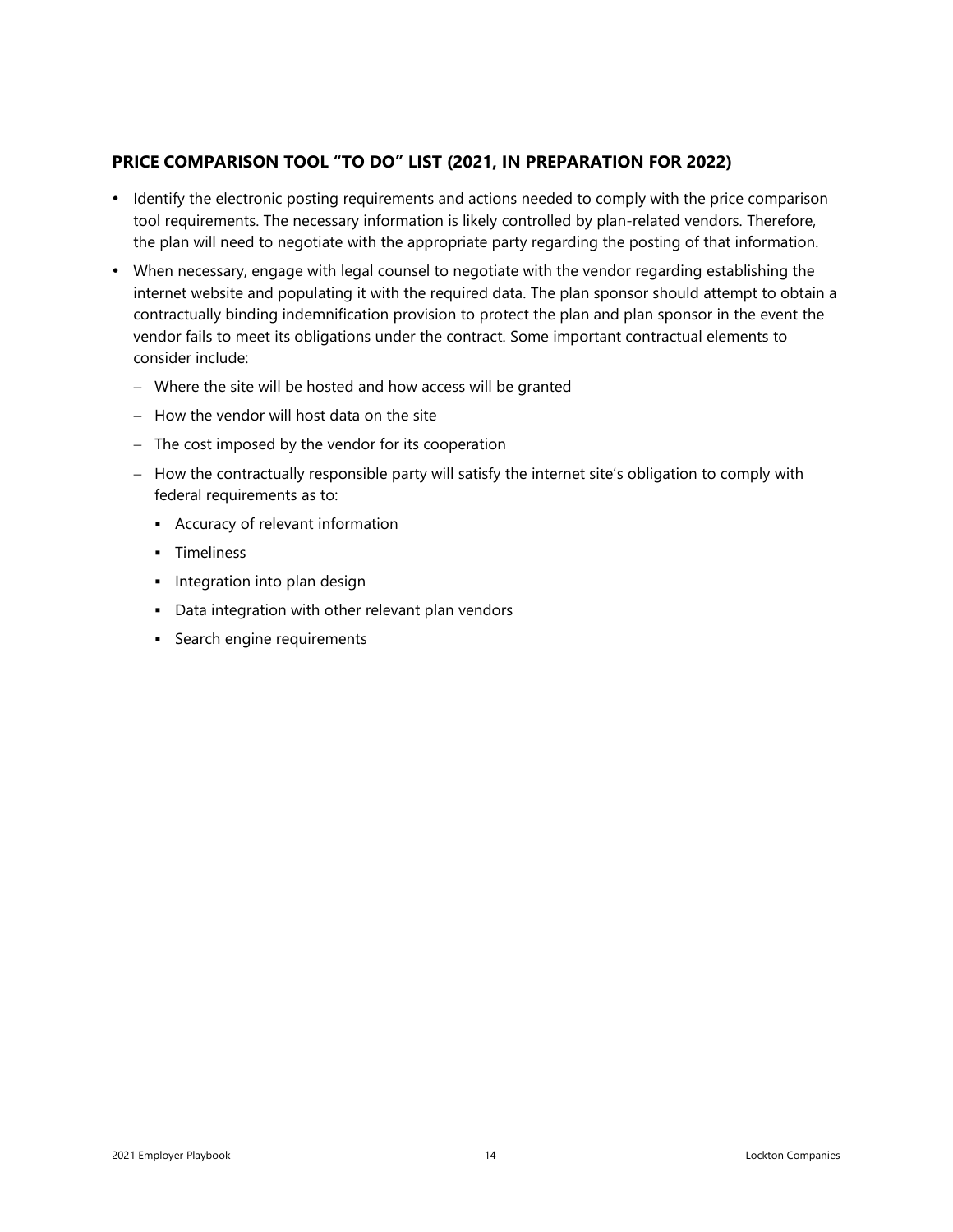### <span id="page-14-0"></span>*Transparency: Advance explanation of benefits*

#### **Effective for plan years beginning on or after Jan. 1, 2022**

*The CAA provides that group health plans, after receiving a notification from a plan enrollee, the enrollee's authorized representative or a healthcare provider that the enrollee is scheduled to receive care from the provider, must provide the enrollee with an "advance explanation of benefits" (Advance EOB) reflecting what the plan can be expected to pay and the enrollee's anticipated cost-sharing amount. Generally, this Advance EOB is due within three business days after the request. However, if the request is made by the provider or the enrollee's authorized representative and the care was scheduled to be delivered less then10 business days after scheduling, the plan must supply the Advance EOB within one business day after the request.* 

*This Advance EOB must indicate:*

- *The provider's network status, and if in-network, the contracted rate for the service (if out-of-network, a description of how the individual can obtain a list of in-network providers*
- *An estimate of what the plan will pay the provider*
- *An estimate of the enrollee's cost-sharing responsibility*
- *An estimate of the plan's cost-sharing requirements the enrollee has met to date*
- *If the service is subject to medical management techniques (e.g., prior authorization, step therapy, etc.), a notice that the service is subject to such a requirement*
- *That the information in the Advance EOB is only an estimate and subject to change*

#### **ADVANCE EOB "TO DO" LIST (2021, IN PREPARATION FOR 2022)**

- Identify those tasks required by the Advance EOB requirements that the plan sponsor will not be able to accomplish without the assistance of vendors, and work with legal counsel to negotiate what the vendors will agree to handle on behalf of the plan sponsor. Request indemnification of the plan and plan sponsor for any violations arising from the vendor's failure to comply with any obligations they agree to assume on behalf of the plan/plan sponsor.
- Negotiate any costs associated with any activities undertaken by the vendor to help the plan satisfy the Advance EOB requirements. In this regard, identify and negotiate reasonable limits on any costs the vendor intends to charge for its own, or a third-party sub-vendor's, efforts to assist the contracting vendor in helping the plan/plan sponsor satisfy its obligations.
- Ensure the plan can effect data integration with vendors that maintain the information required by the plan and integrate a search engine and relevant parameters if the Advance EOB will be generated via an online tool; the platform must be capable of providing a paper document if requested, and must be able to archive the advance EOBs generated by the plan.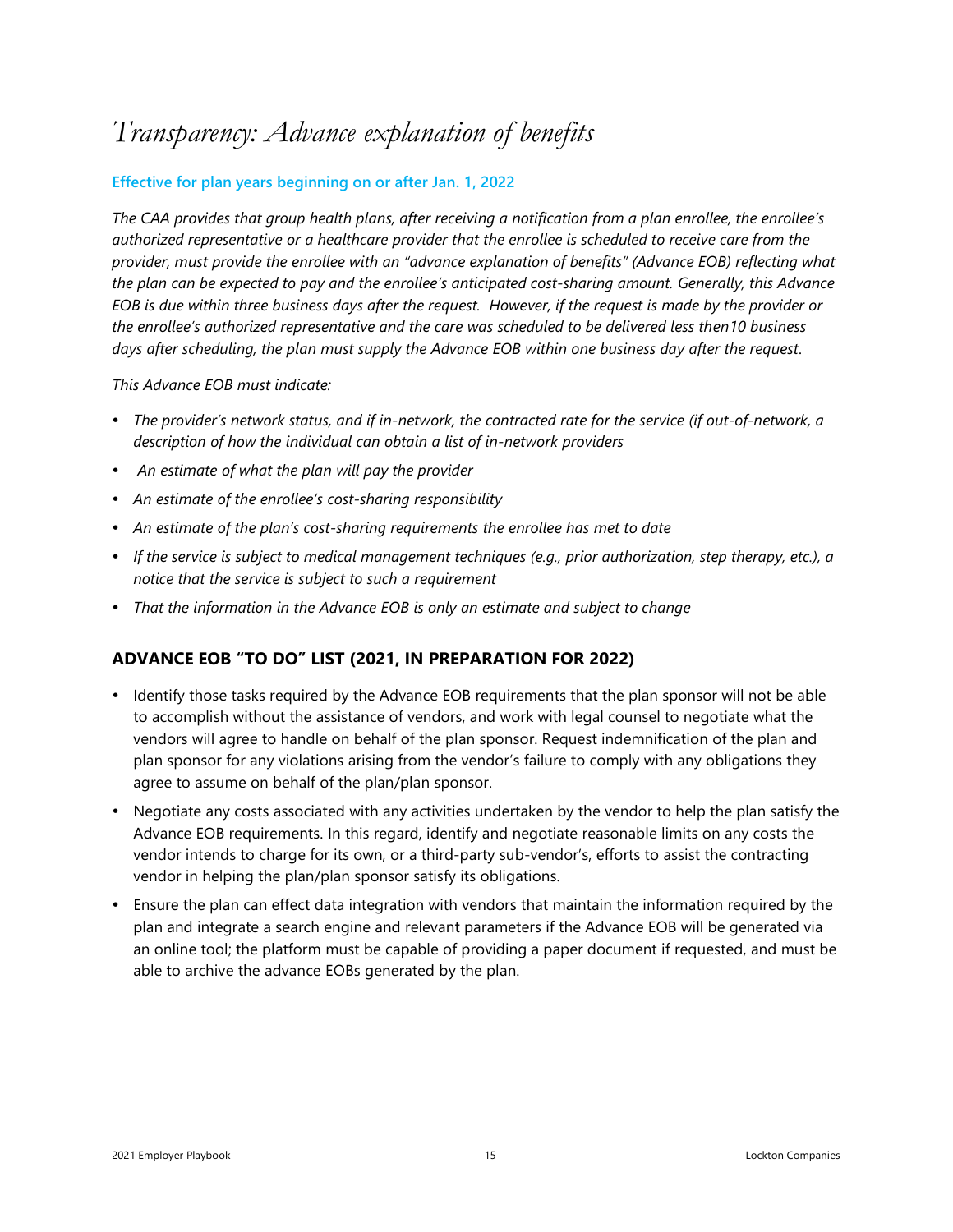## <span id="page-15-0"></span>*Transparency: Public, online disclosure of in-network rates, out-ofnetwork allowed amounts, and Rx pricing*

#### **Effective for plan years beginning on or after Jan. 1, 2022**

*The Final Rule requires plans and insurers to disclose via a publicly available website and three machinereadable files: (1) The in-network rates for each service or item covered by the plan, (2) historical billed charges from out-of-network providers and the amount of such charges considered allowed amounts by the plan, and (3) prescription drug pricing information. The plan must update these monthly and cannot impose a fee to access the information. Information must be available without requiring a user to log in or provide any credentials. For example, the plan cannot require someone to register or create an account in order to gain access to the information.* 

*More details on the elements of these machine-readable files is reflected in Appendix II.*

*This requirement applies to non-grandfathered plans but not to health reimbursement arrangements and other account-based plans or to excepted benefits (e.g., most health flexible spending accounts, dental plans and vision plans).*

#### **PUBLIC ONLINE DISCLOSURE OF PLAN COSTS "TO DO" LIST (2021, IN PREPARATION FOR 2022)**

- Identify the electronic posting requirements and actions needed to comply with the public online disclosure requirements. The necessary information is likely controlled by plan-related vendors. Therefore, the plan will need to negotiate with the appropriate party regarding the posting of that information.
- When necessary, engage with legal counsel to negotiate with the vendor in establishing the internet website and populating it with the required data. The plan sponsor should attempt to obtain a contractually binding indemnification provision to protect the plan and plan sponsor in the event the vendor fails to meet its obligations under the contract. Some important contractual elements to consider include:
	- − Where the site will be hosted and how access will be granted
	- − How the vendor will host data on the site; again, see **Appendix II** for a summary of specific content elements
	- − The cost imposed by the vendor for its cooperation
	- − How the contractually responsible party will satisfy the internet site's obligation to comply with federal requirements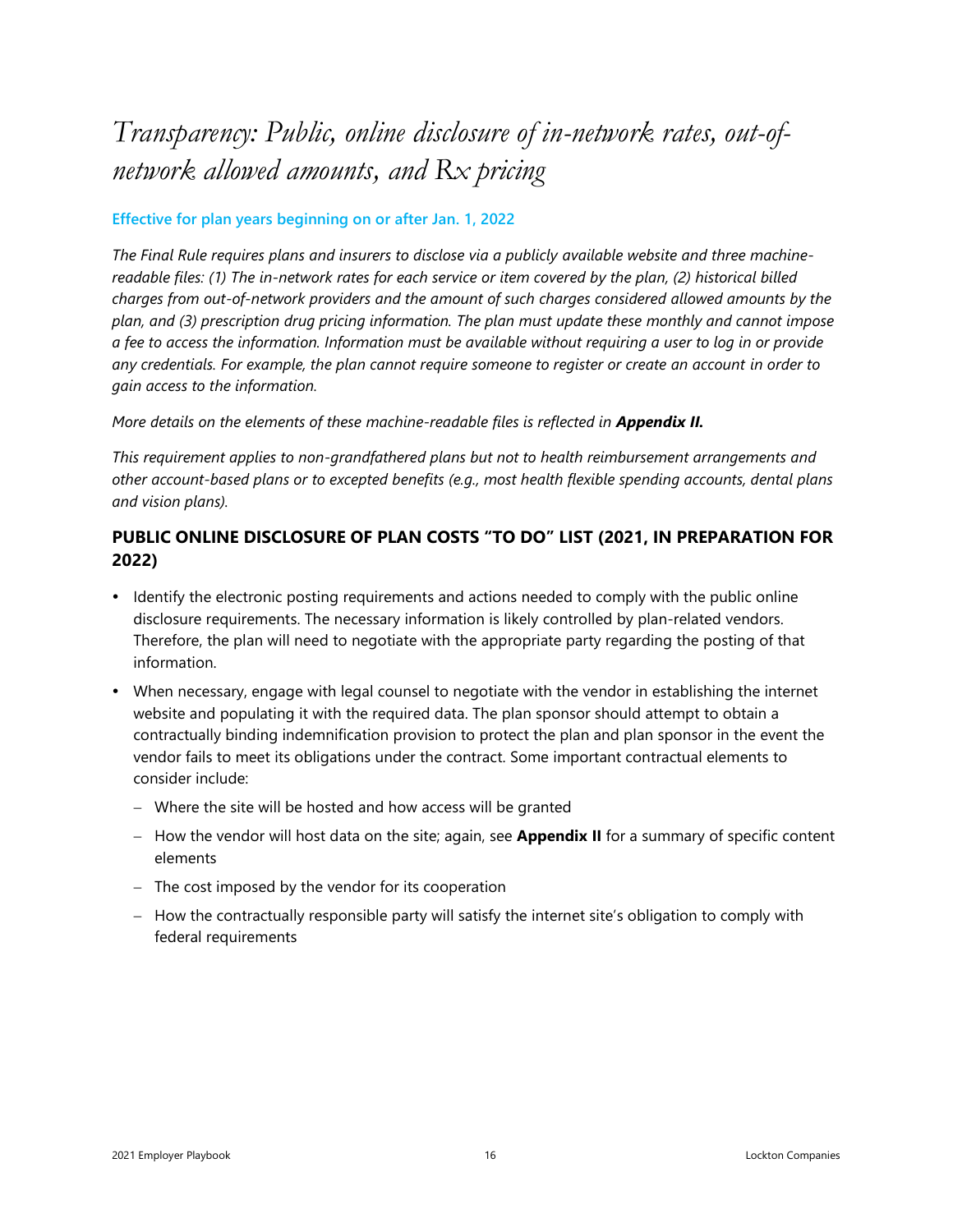### <span id="page-16-0"></span>*Transparency: Updated network provider directory requirements*

#### **Effective for plan years beginning on or after Jan. 1, 2022**

*The CAA requires plans to ensure their provider directories are accurate and can be accessed online or via telephone. The plan must have a process for auditing, every 90 days, the accuracy of the provider information in the directory, must remove a provider from the directory if the plan cannot verify the provider's network status, and otherwise update the directory within two business days of discovering its inaccuracies.* 

*If a participant requests verification of a provider's in-network status over the telephone, the plan must reply in writing (the enrollee can agree to accept e-notification) within one business day. The plan must maintain a record of the enrollee's request and the plan's reply for at least two years. The plan must also maintain on its website a list of providers with whom the plan has a direct or indirect contractual relationship, and each provider's name, address, specialty, phone number and digital contact information. If the plan's provider directory information is incorrect and an enrollee relies on the information to their detriment, the enrollee can only be charged the in-network cost-sharing amount.*

#### **UPDATED NETWORK PROVIDER DIRECTORY REQUIREMENTS "TO DO" LIST (2021, IN PREPARATION FOR 2022)**

- Negotiate or, where applicable, work with legal counsel to negotiate the following matters with the relevant vendor, and request contractual indemnity for the vendor's failures:
	- − Where the directory will be hosted (e.g., carrier/TPA/other vendor website or other location)
	- − The obligation to keep the directory up to date and accurate
	- − The existence of protocols to ensure timeliness of updates (i.e., all information is reviewed every 90 days and when providers leave the network, the directory must be updated within two business days)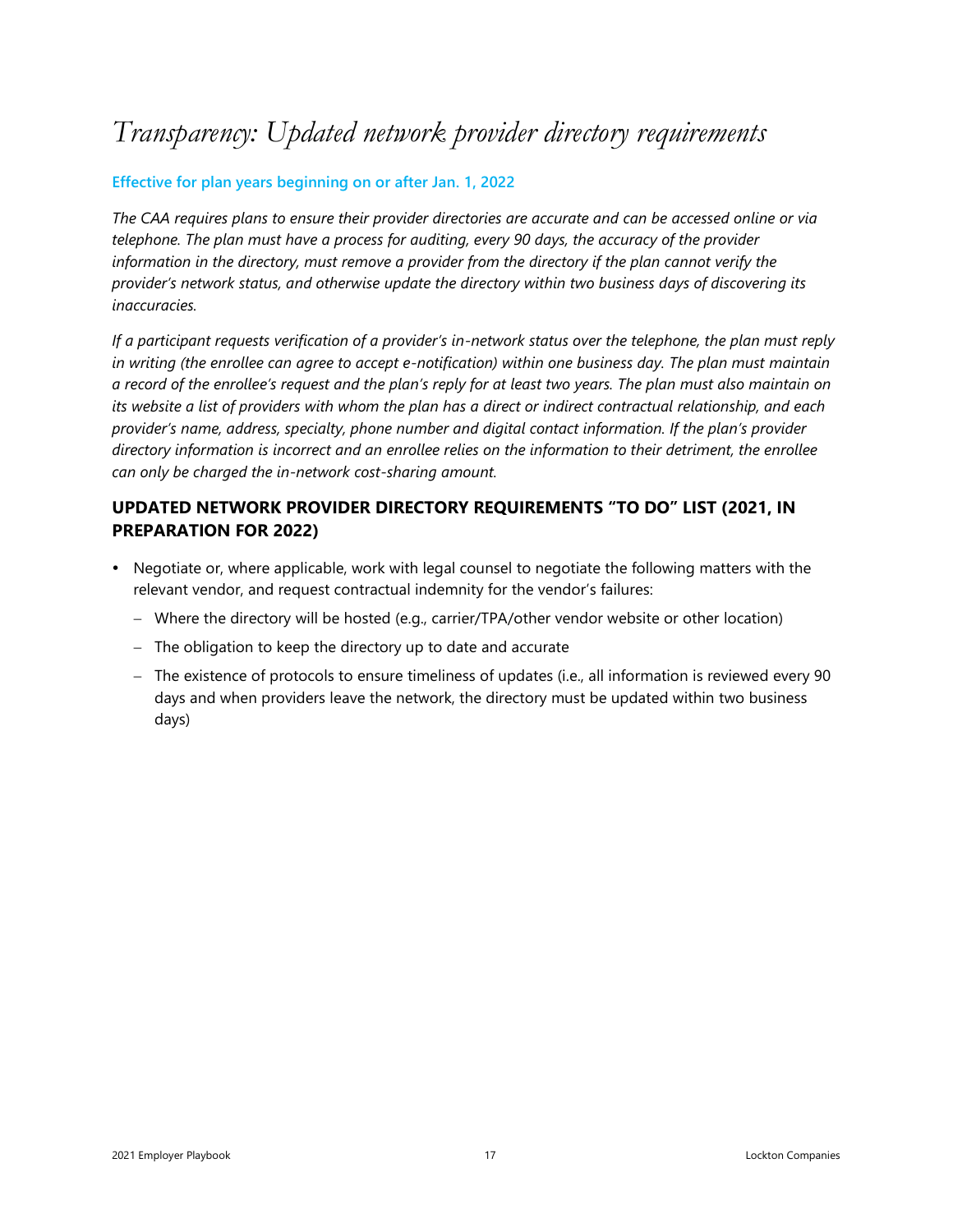### <span id="page-17-0"></span>*Transparency: Prohibition on price and quality data "gag clauses"*

#### **Effective currently**

*The CAA prohibits group health plans from entering into contracts with certain entities if the contract would restrict the plan's access to (and ability to share) price and quality information. Specifically, the Act prohibits plans from entering into contracts with healthcare providers, networks or associations of providers, thirdparty administrators, or other plan-related vendors that offer access to provider networks, if the contract would directly or indirectly restrict the plan from:*

- *Providing provider-specific cost or quality of care information, through a consumer engagement tool or any other means, to providers, the plan sponsor, plan enrollees or to individuals eligible for coverage under the plan*
- *Electronically accessing, upon request, coverage information or de-identified claims information for each plan participant to the extent allowed by HIPAA, the Genetic Information Nondiscrimination Act, or the Americans with Disabilities Act; the information plans must have access to include (in a per-claim or aggregate basis) financial information, such as the allowed amount or other claim-related financial obligations included in the provider contract, provider information, service codes or any other data element included in healthcare transactions leading to a claim for benefits*

*In addition, the contract may not restrict the plan's right to share such information with a HIPAA business associate.*

#### **THE GAG CLAUSE PROHIBITION "TO DO" LIST (2021)**

- Work with legal counsel to:
	- − Determine whether any existing or impending plan-related contracts with any healthcare providers, networks or associations of providers, third-party administrators, or other plan-related vendors that offer access to provider networks contain restrictive language preventing the plan from sharing the kinds of information described above. If contracts currently in effect restrict the plan from disclosing such information, these provisions must be removed.
	- − Require the vendor, to the extent required by federal law, to attest at the appropriate time and in the appropriate manner (as may be required by federal authorities) that it has not placed restrictive clauses on any medical provider.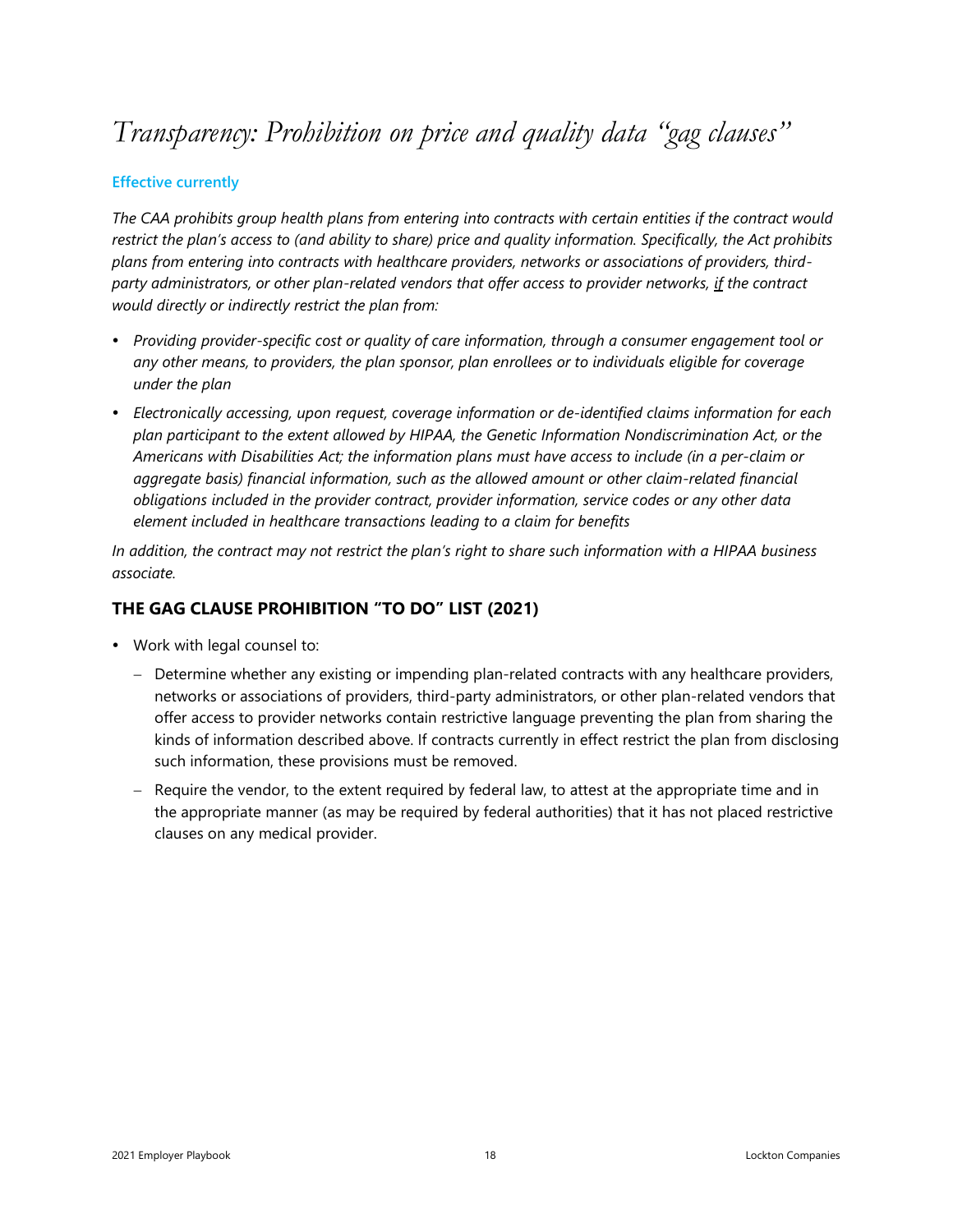### <span id="page-18-0"></span>*Transparency: Report plan cost information to the federal government*

**Effective Dec. 27, 2021 (first report due then, unless delayed by federal regulators; subsequent reports due each June 1)**

*The CAA requires group health plans to report a variety of plan-related cost information. Although reporting details will be fleshed out later in federal guidance, the CAA provides that the plan is required to report the following (generally speaking):* 

- *The beginning and end dates of the plan year*
- *The number of participants and beneficiaries*
- *Each state in which the plan or coverage is offered*
- *Prescription drug costs including the following information:*
	- − *The top 50 most frequently dispensed brand-name prescription drugs and the number of claims paid* for each drug within this list; the top 50 most costly prescription drugs with respect to the plan for the year and total amount spent by the plan for each drug on this list; and the top 50 prescription drugs *with the greatest increase in plan expenditures over the current plan year compared to the previous plan year. This year-over-year cost comparison must be reported aggregately as well as individually for each drug on this list*
	- − *Total prescription drug spending; costs must be broken down by amounts paid by the health plan and amounts paid by plan participants*
	- Amounts paid for therapeutic classes of drugs, and amounts paid for each of the 25 drugs that yielded *the highest amount of rebates or other remuneration from drug manufacturers for the plan year*
	- − *Any impact on premiums or out-of-pocket costs because of drug manufacturer rebates, fees or any other remuneration paid by drug manufacturers to the plan or its administrators or service providers*
- *Total spending on healthcare services by the plan broken down by the following types:*
	- − *Hospital costs, healthcare provider and clinical services costs separated into primary care and specialty care, the average monthly premium paid by the employer on behalf of all plan participants, and other medical costs including wellness services*

#### **THE HEALTHCARE PLAN COST REPORTING "TO DO" LIST (2021)**

- Identify the plan-related vendors that have information the plan does not have but which the plan will require to adequately make required reports to federal authorities.
- Work with legal counsel to negotiate with any relevant insurance carrier, TPA and/or other plan-related vendors to ensure the plan sponsor can timely obtain the information it will need to satisfy the reporting obligation, and request contractual indemnity for the carrier's, TPA's and/or other vendor's failures to accurately and timely supply the information.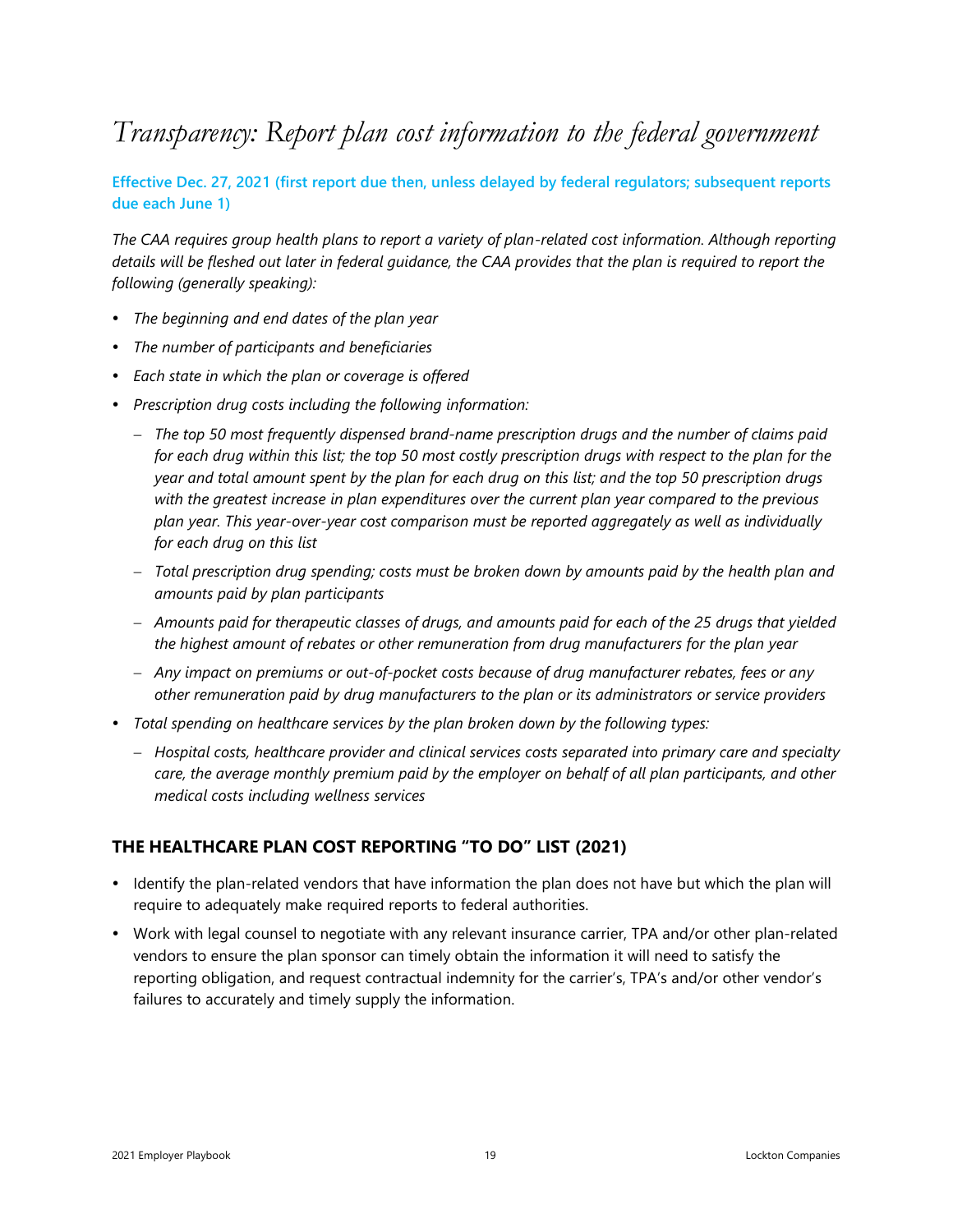### <span id="page-19-0"></span>*Transparency: Broker/consultant/vendor compensation disclosure*

#### **Effective for contracts executed or renewed on or after Dec. 27, 2021**

*The CAA requires that vendors providing brokerage or consulting services to an ERISA group health plan (including dental and vision plans) are required to disclose to plan fiduciaries, in writing, direct and indirect compensation in excess of \$1,000. In turn, ERISA plan fiduciaries must require this detailed compensation information from service providers providing brokerage and consulting services.* 

*"Brokerage or consulting services" is defined broadly to include any of the following services: selection of insurance products (including dental and vision), recordkeeping services, medical management, benefit administration, stop loss insurance, pharmacy benefit management services, wellness services, transparency tools and vendors, group purchasing organization preferred vendor panels, disease management vendors and products, compliance services, employee assistance programs, or third-party administration services, development or implementation of plan design, insurance or insurance product selection.*

*Affected vendors must disclose to the responsible plan fiduciary at least the following information:*

- *Description of services provided to the plan*
- *A statement reflecting the vendor will serve as a fiduciary of the plan (if applicable)*
- Description of all expected direct and indirect compensation<sup>2</sup> the vendor expects to receive related to its *services provided to the plan, including:*
	- − *Vendor incentive payments and any other indirect compensation arrangements*
	- − *Identity of the entity paying the compensation and the services performed that produced the compensation*
	- − *Any transaction-based compensation (e.g., commissions, finder's fees) and the payer and payee*
	- − *Compensation related to the contract's termination*
	- − *Detail regarding how any prepaid amounts will be calculated and refunded upon termination*

*The vendor must provide the compensation disclosure sufficiently in advance of entering into, amending or extending the contract for services that the fiduciary may review it to determine if compensation is reasonable.* 

*The disclosure must include all direct and indirect compensation that is reasonably expected to be paid to the vendor, an affiliate or a subcontractor. Compensation terms may be expressed as a monetary amount, formula, or a per capita charge for each enrollee, or other reasonable method. If the contract includes conditional compensation, the disclosure must include a description of the circumstances which may generate additional compensation and the methodologies and assumptions on which the service provider will rely to calculate the additional compensation amounts.* 

 $^2$  Indirect compensation includes compensation from any source other than the plan, plan sponsor, service provider or affiliate.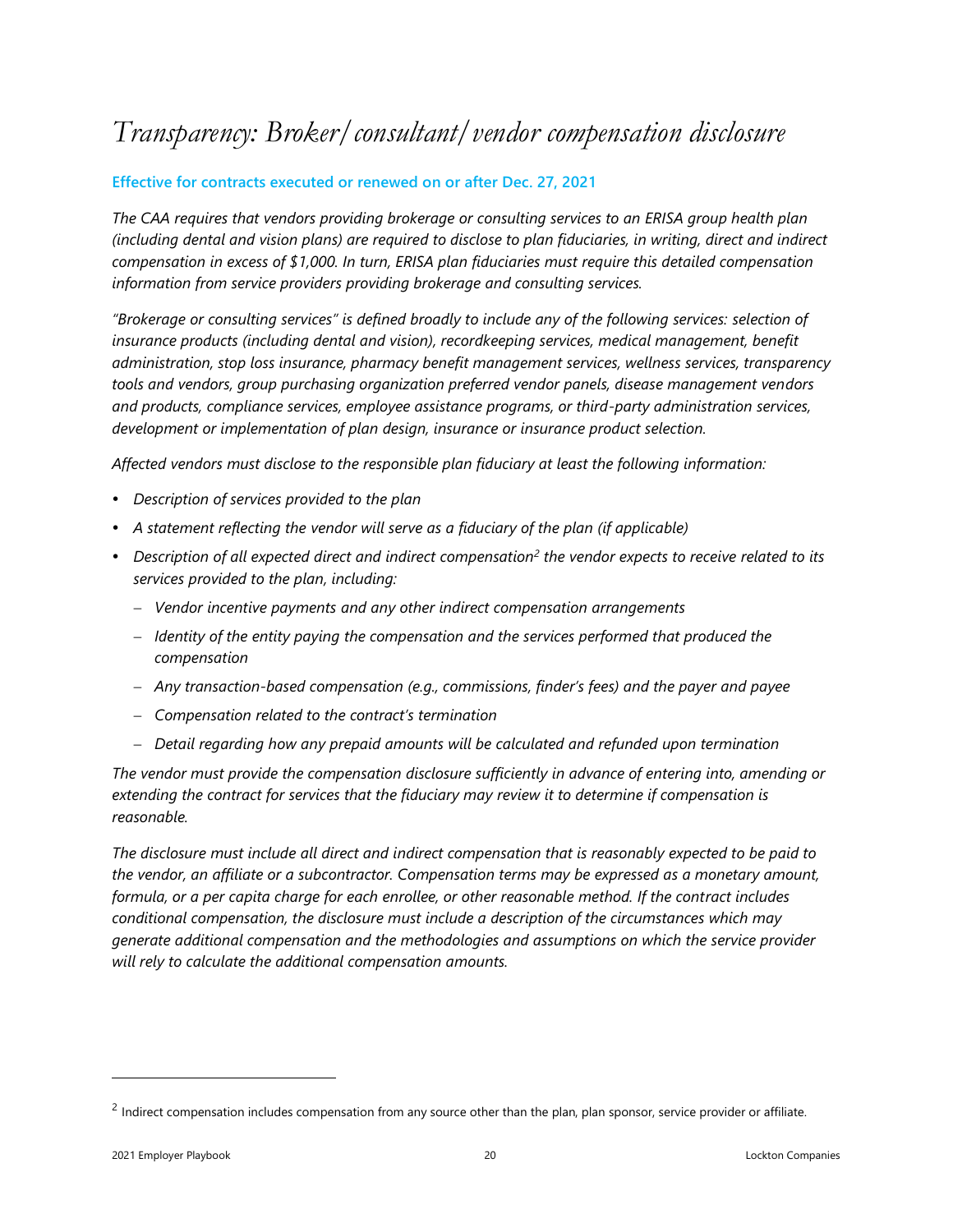*The vendor must alert the plan to any change to the compensation information as soon as practicable, but generally not later than 60 days after the vendor identifies the change. Plan sponsors may request additional compensation information in writing.* 

*In the event a vendor fails to make the required disclosures within 90 days of a written request, the plan fiduciary must notify the Department of Labor via a method to be determined by the federal government, and must consider terminating the contract.* 

#### **BROKER/CONSULTANT/VENDOR COMPENSATION DISCLOSURE "TO DO" LIST (2021)**

- Identify the brokers, consultants and other plan-related vendors who must report such compensation to the plan, and from which plan fiduciaries must require such disclosure.
- Work with legal counsel to ensure contracts with such brokers, consultants and other vendors require these entities or individuals to make the required disclosures, including all data elements, and request contractual indemnity for their failure to timely and accurately provide such information.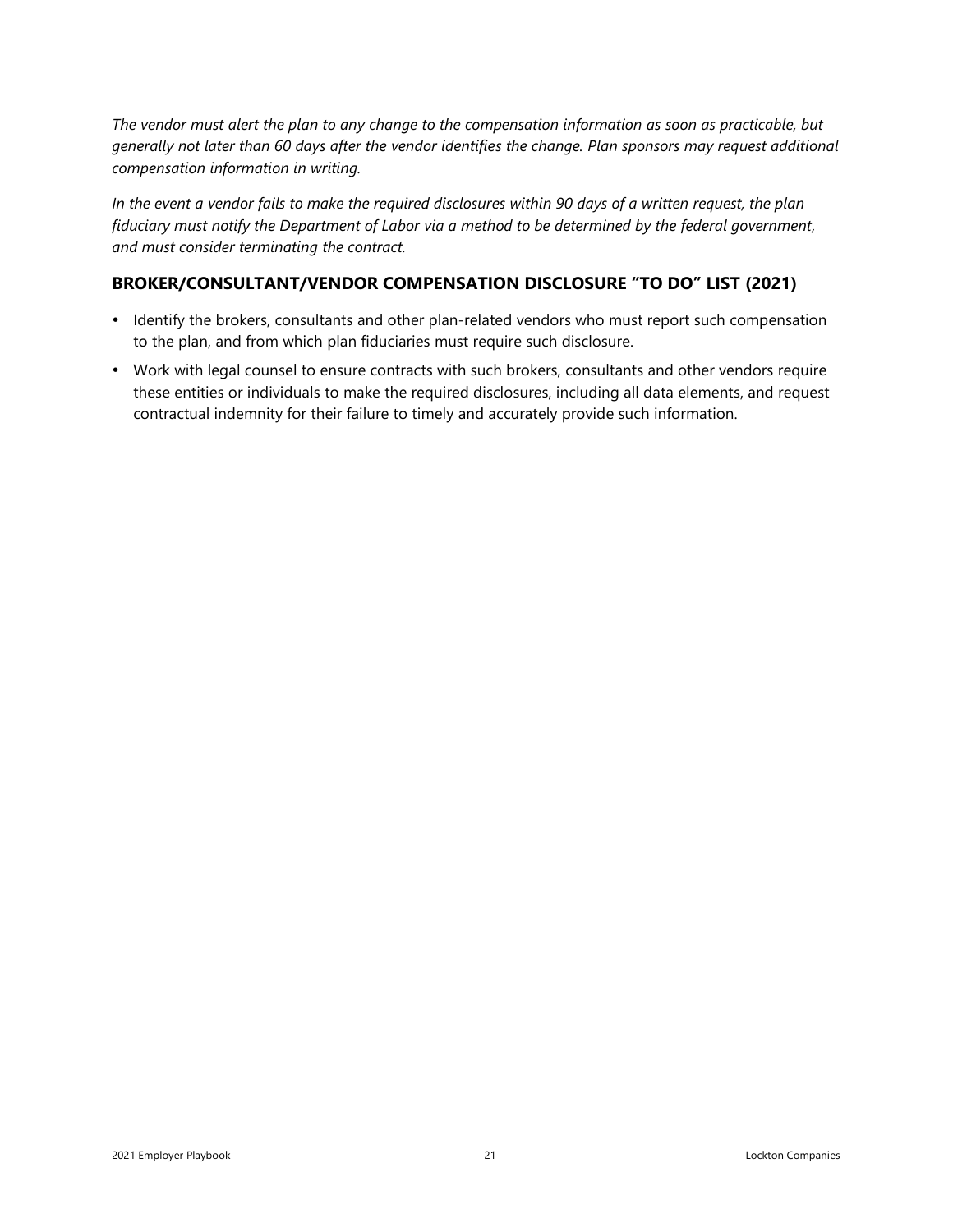## <span id="page-21-0"></span>*Transparency: Distribute ID cards compliant with new disclosure requirements regarding cost-sharing obligations*

#### **Effective for plan years beginning on or after Jan. 1, 2022**

*The CAA requires group health plans to disclose, on any physical or electronic plan document or insurance identification card issued to a plan enrollee, the enrollee's applicable deductible and out-of-pocket maximums, and the telephone number and internet website address where the enrollee may receive assistance, such as information related to hospitals and urgent care facilities that have a contractual relationship (e.g., in-network status) with the plan to provide services.* 

#### **UPDATED ID CARD "TO DO" LIST (2021, IN PREPARTION FOR 2022)**

- Identify the party that provides enrollees with ID cards (presumably the carrier or third-party administrator (TPA)).
- Identify the party that has and will provide the cost-sharing details necessary to populate the new ID cards (again, presumably the carrier or TPA).
- Determine the manner in which the cards will be provided (e.g., hard copy, electronic, or both).
- Work with legal counsel to negotiate with the relevant TPA, insurer or other entity to ensure it will prepare and timely distribute compliant ID cards, and request contractual indemnity for the TPA's or insurer's failure to accurately and timely supply the information.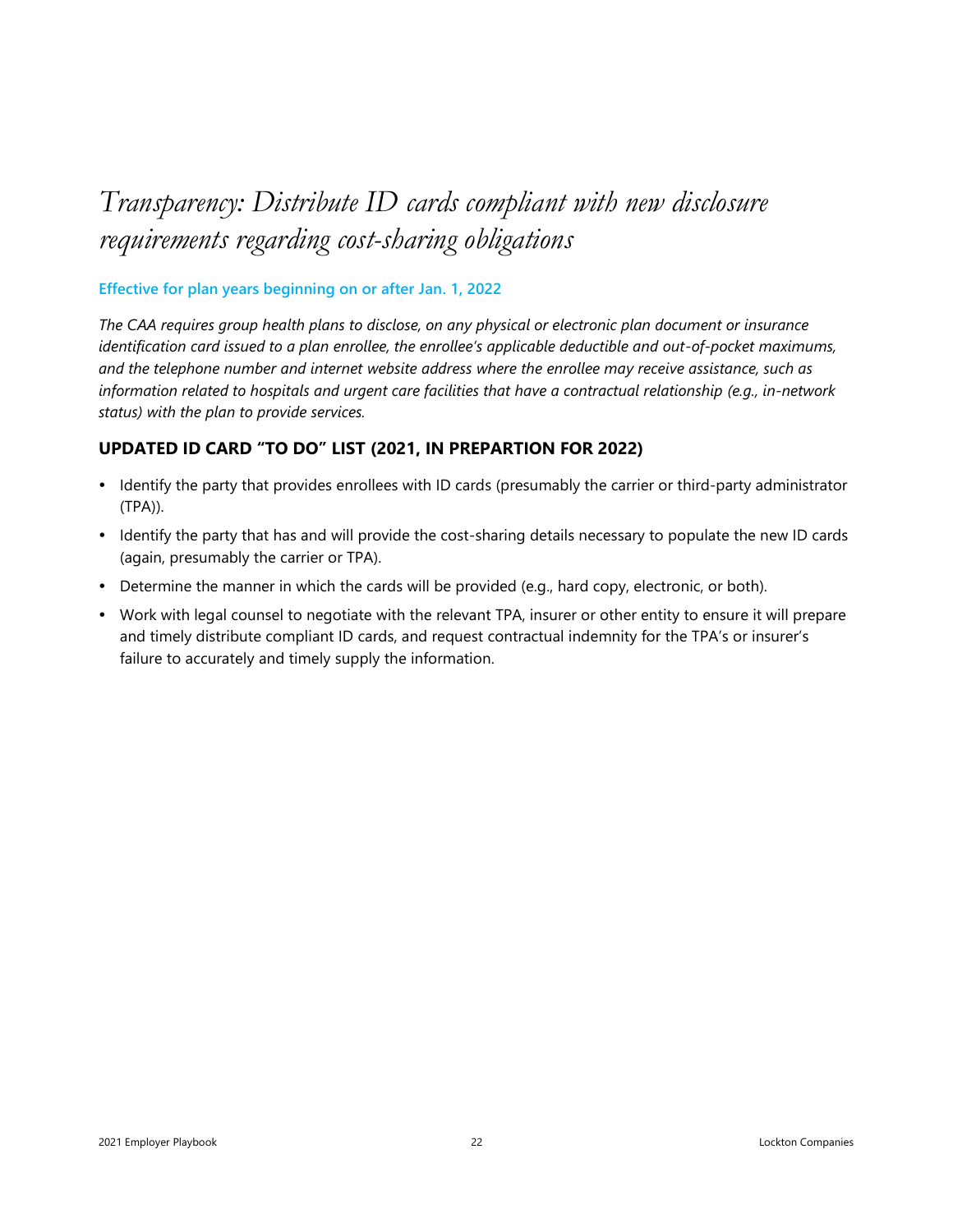### <span id="page-22-0"></span>*Transparency: "Continuity of care" disclosures*

#### **Effective for plan years beginning on or after Jan. 1, 2022**

*The CAA requires group health plans or their insurers to notify individuals who are "continuing care patients" if their treating provider has a change in network status or the plan is terminating the network relationship. Also, the plan must provide the option for the individual to continue receiving care with the medical provider at the in-network rate for an additional 90 days.*

*"Continuing care patients" are those: undergoing a course of treatment for a serious and complex condition; undergoing a course of institutional or inpatient care; scheduled to undergo nonelective surgery or postoperative care from the provider; are pregnant and undergoing treatment; or are terminally ill. A serious and complex condition means an acute illness that is serious enough to require specialized medical treatment to avoid death or permanent harm, or a life-threatening, degenerative, potentially disabling, or congenital chronic illness that requires specialized care over a prolonged period of time.*

#### **CONTINUITY OF CARE DISCLOSURE "TO DO" LIST (2021, IN PREPARATION FOR 2022)**

- Work with legal counsel to negotiate with the plan's third-party administrator or insurer regarding the obligation to timely provide the continuing care notices, and request contractual indemnity for a failure to accurately and timely supply the disclosures (or the information necessary to allow the plan sponsor to provide the disclosures). Specific topics for negotiation include:
	- − The entity that will determine in a timely manner when a network provider ceases to be part of the network.
	- − The entity that will identify the continuing care patients affected by the network change of a provider.
	- − The entity that will notify a "continuing care patient" in the event the patient's treating in-network provider is losing in-network status due to a contract termination or plan change.
	- − The entity that will notify affected individuals of the opportunity to request transitional care and allow them to elect to continue care with the provider at in-network rates for an additional 90 days. Any such notice should also include the date on which the individual will no longer be a continuing care patient with respect to their current medical provider.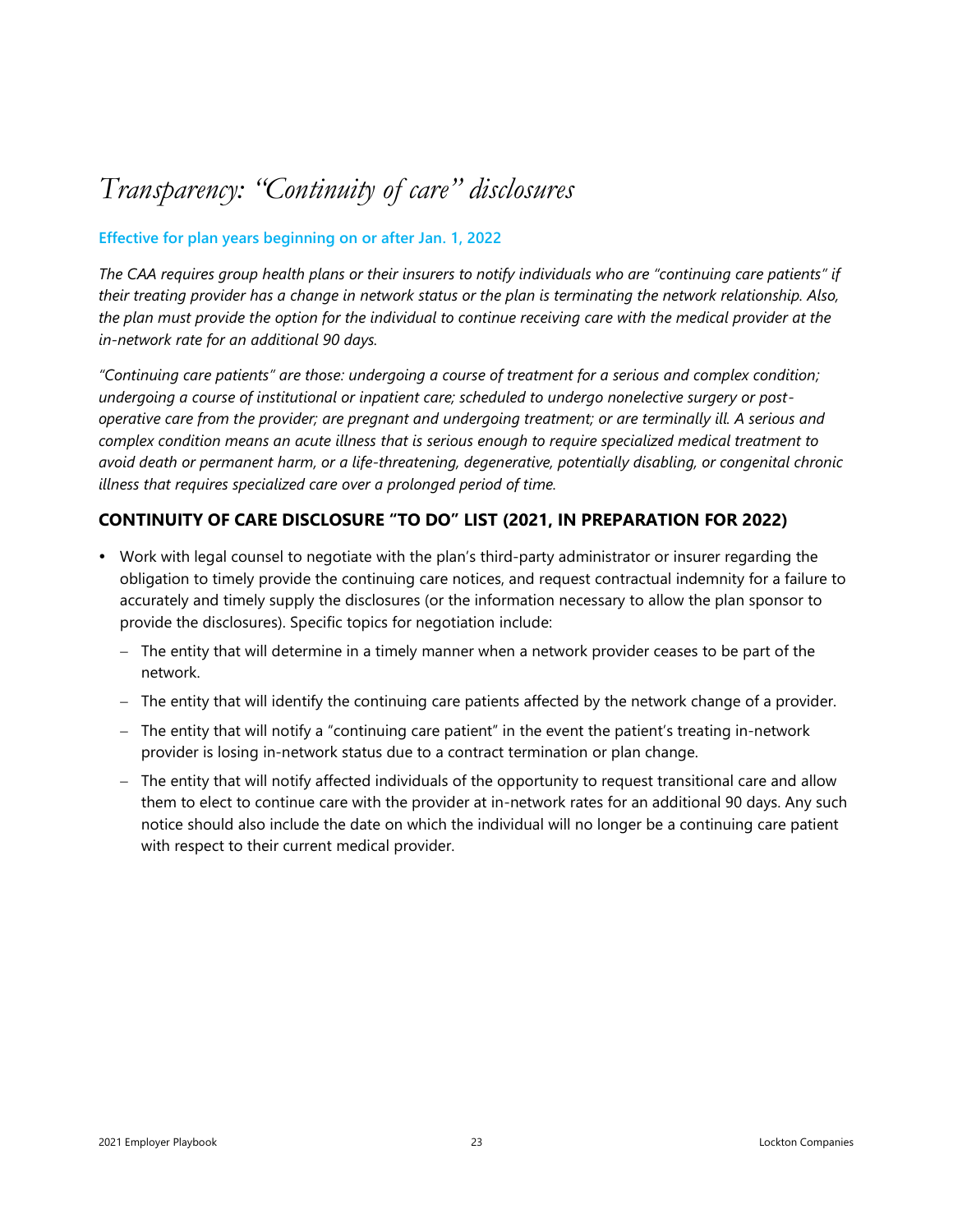### <span id="page-23-0"></span>*Mental health parity: Nonquantitative limits comparative analysis*

#### **Effective currently; medical plans must be prepared to provide analysis to the DOL upon request**

*The Consolidated Appropriations Act (CAA), passed in late December 2020, reemphasized federal authorities' concern that many medical plans might not be compliant with federal mental health parity rules, particularly with respect to nonquantitative treatment limitations, such as preauthorization requirements, policies under which amounts payable are determined, and the like. Although federal authorities had, even prior to the CAA, authority to require medical plans to prove compliance with mental health parity rules, the CAA hard-wired into federal law an obligation on the part of plan sponsors to have conducted a parity analysis and have it available, to produce to federal auditors on demand.* 

*Lockton comment: Although federal authorities continue to emphasize compliance with mental health parity rules, they have been slow to provide definitive guidance on precisely how to run that analysis, at least with respect to nonquantitative treatment limits. Lockton is preparing a mental health parity compliance tool, available this summer, to help guide you through an analysis of your plan, applying what we think are reasonable parameters.* 

#### **MENTAL HEALTH PARITY ANALYSIS "TO DO" LIST (2021)**

- Request from the plan's insurance carrier or third-party administrator (TPA) a review and comparative analysis of the medical plan's written and operationally imposed *non-quantitative treatment limitations (NQTLs)* the plan applies to mental health and/or substance abuse benefits, and any similar standards applied to comparable medical/surgical benefits. If the carrier or TPA is unable to provide the analysis, conduct the analysis on behalf of the plan, working with the carrier or TPA.
	- − In that latter case, your legal counsel or Lockton account service team may be able to assist you in working with your insurance carrier or TPA to identify any NQTLs, *described in the plan documents*, that are applied to mental health and/or substance abuse benefits. Do the same for NQTLs, if any, applied to medical/surgical benefits.

**Lockton comment:** For Department of Labor (DOL) examples of NQTLs see:

- **DOL [Self-compliance](https://www.dol.gov/sites/dolgov/files/EBSA/laws-and-regulations/laws/mental-health-parity/self-compliance-tool.pdf) tool for the Mental Health Parity and Addiction Equity Act (MHPAEA)**
- **DOL FAQS about mental health and substance use disorder parity [implementation](https://www.dol.gov/sites/dolgov/files/EBSA/about-ebsa/our-activities/resource-center/faqs/aca-part-45.pdf) and the** Consolidated [Appropriations](https://www.dol.gov/sites/dolgov/files/EBSA/about-ebsa/our-activities/resource-center/faqs/aca-part-45.pdf) Act
- **ELOCKTON Benefits Insight & Guidance: What (might be) wrong with your mental [health/substance](http://s3-us-west-2.amazonaws.com/lockton-corporate-website/Compliance-Alerts/What_Might_Be_Wrong_With_Your_Mental_Health_Substance_Abuse_Benefits.pdf)** abuse [benefits](http://s3-us-west-2.amazonaws.com/lockton-corporate-website/Compliance-Alerts/What_Might_Be_Wrong_With_Your_Mental_Health_Substance_Abuse_Benefits.pdf)
- **EXECT** Lockton alert: Feds update mental health and [substance](http://s3-us-west-2.amazonaws.com/lockton-corporate-website/Compliance-Alerts/05022018_Mental_Health.pdf) abuse parity quidance
- Most importantly, work with your insurance carrier or TPA to identify *internal policies, processes, and procedures* used in the actual adjudication of mental health and/or substance abuse benefits, where the policies, processes or procedures operate as an NQTL on those benefits *in operation* (e.g., policies under which medical necessity determinations are made, or geographical limitations affecting the determination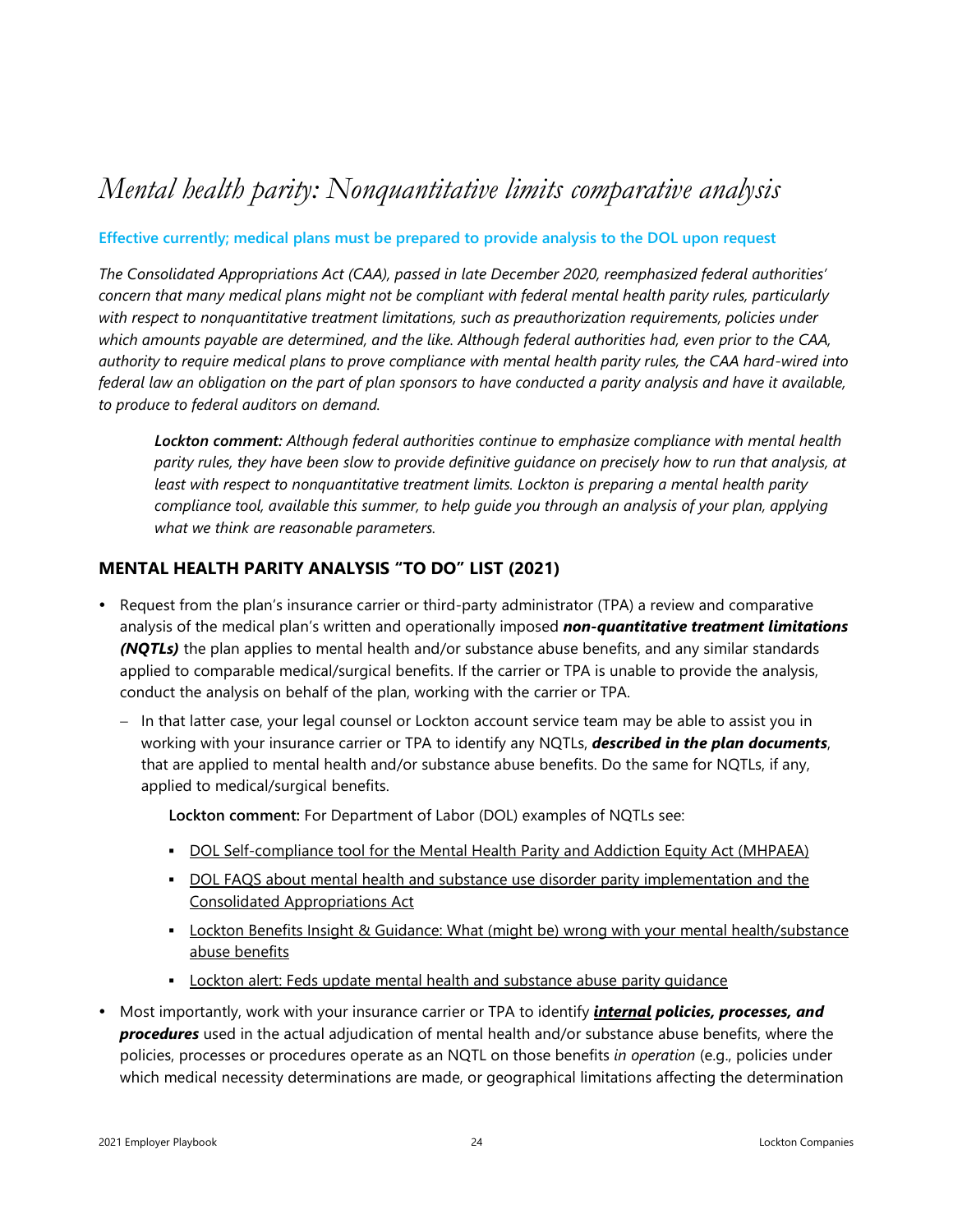of allowed amounts are imposed). Do the same for NQTLs applied *operationally* with respect to the adjudication of medical/surgical claims.

**Lockton comment:** This effort to identify relevant NQTLs imposed by the plan will require carrier or TPA involvement, particularly with regards to any underlying plan policies, processes and procedures under which claims are adjudicated operationally. Plan sponsors are rarely aware of the administrative policies, processes and procedures utilized in the actual adjudication of claims, but it is here, in the manner in which claims are adjudicated, and not so much on the face of the plan's written terms, that NQTL-related mental health parity violations occur.

- Work with the carrier or TPA to identify other relevant factors, including medical evidence and/or other resources, justifying the application of NQTLs, particularly in the adjudication of mental health/substance abuse claims. For example, national accreditation standards or medical expert reviews supporting the use of an NQTL, or applicable state or local laws impacting the treatment and payment of certain mental health and/or substance abuse benefits.
- Conduct a *comparative analysis* for each identified NQTL applied to mental health/substance abuse benefits versus similar limitations and/or requirements applied to medical/surgical benefits. This comparative analysis *should* show that the NQTLS applied to mental health/substance abuse benefits are comparable to and applied no more stringently than similar NQTLs applied to medical/surgical benefits in each relevant benefit classification (e.g., inpatient in-network, inpatient out-of-network, outpatient innetwork, outpatient out-of-network, emergency care and prescription drugs).

**Lockton comment:** The plan will almost certainly need the assistance of the carrier or TPA in making this analysis. Some employer plan sponsors may choose to engage legal counsel to assist with plan review and comparative analysis of mental health and/or substance abuse benefits, especially if carriers or TPAs are unwilling to assist.

− Document and retain the specific findings and conclusions of the analysis reflecting compliance with the mental health parity rules regarding NQTLs.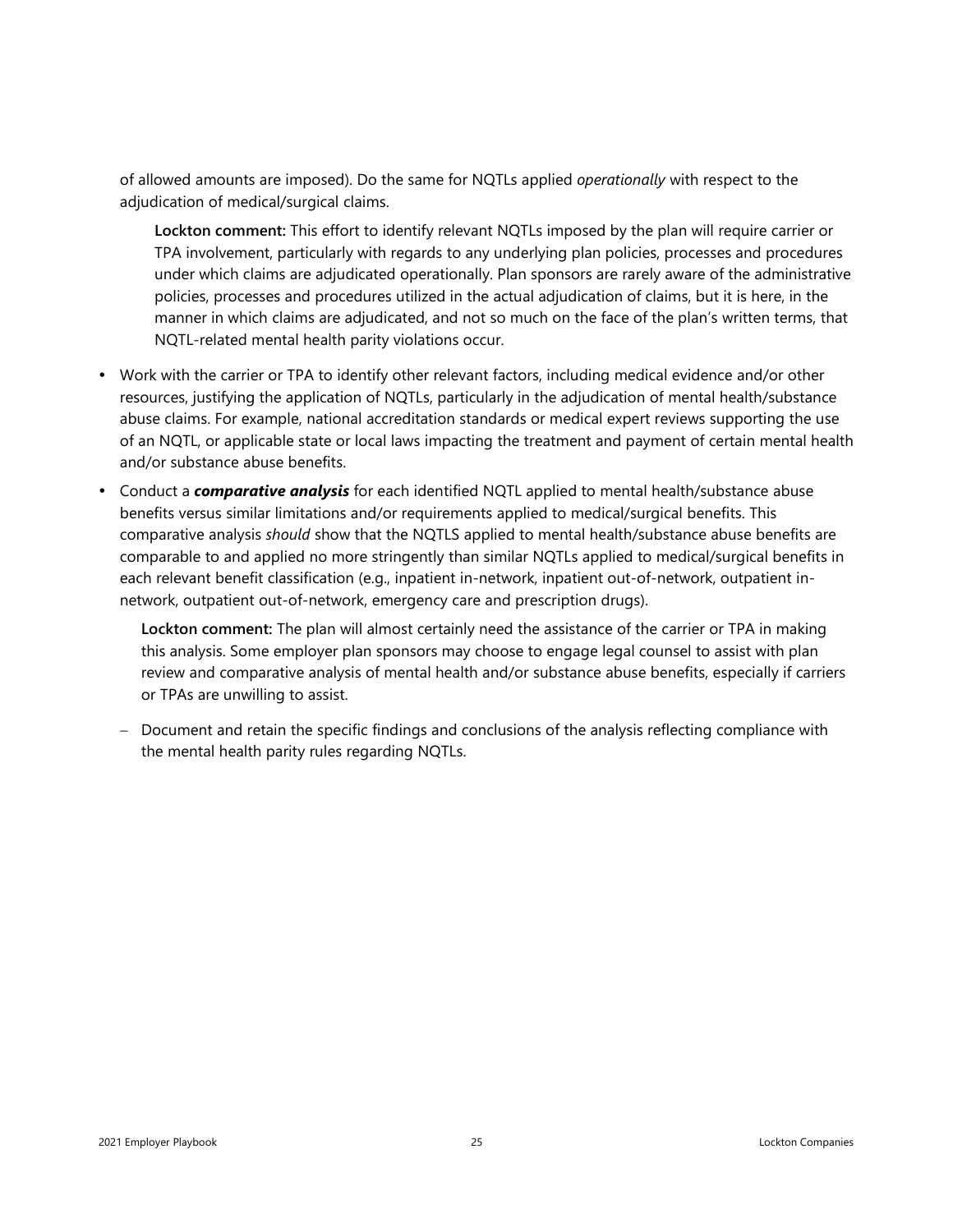### <span id="page-25-0"></span>*Surprise medical billing limitations and settlement process*

#### **Effective date: The first plan year beginning on or after Jan. 1, 2022**

*The CAA took aim at surprise medical billing, otherwise known as "balance billing," a rampant practice that often leaves members of a group health plan with exorbitant medical bills as a result of (often incidentally) receiving services from an out-of-network provider. The No Surprises Act, part of the CAA, generally requires that, in situations where the patient had no meaningful opportunity to choose an in-network provider, group health plans must limit the patient's cost sharing to what the patient would have paid if the service had been provided by an in-network provider, and cannot impose requirements or restrictions (e.g., prior authorization) that would not be applied to in-network services.* 

*Then the plan and the provider engage in negotiations, and ultimately even arbitration, to settle what the plan will pay the provider. For group health plans (and specifically self-funded plans), this means that out-of-network expenses may be higher beginning in the 2022 plan year, and those plans that did not cover any out-of-network expenses in 2021 may be required to cover some out-of-network care beginning in 2022. For more on the impact of the surprise billing legislation on group plans and their sponsors, see our [alert](https://www.lockton.com/insights/post/congresss-covid-19-package-includes-additional-burdens-benefits-for-group-h) on the CAA, and specifically the alert's [Appendix A.](https://lockbox.lockton.com/m/9d8d2570f096c78/original/01062020-COVID-package-and-omnibus-spending-bill-Appendix-A-FINAL.pdf)*

#### **SURPRISE BILLING "TO DO" LIST (2021, IN PREPARATION FOR 2022)**

- Discuss with your insurance carriers, third-party claims administrators (TPAs) and other relevant entities the steps they are taking and processes they are implementing to meet the surprise billing requirements and the role they expect plan sponsors to play in that process.
- Discuss with your insurance carriers, TPAs and other relevant entities the steps they are taking and processes they are implementing to ensure that the manner in which the patient's cost sharing will be calculated, for claims covered by balance-billing protections, comply with the CAA or other applicable law, and determine what steps the carrier or TPA will take when issuing explanations of benefits (EOBs) to ensure that the patient's cost-sharing obligation is accurately reflected on the EOB.

**Lockton comment:** Generally, and for your information, one of the following can be considered the appropriate cost-sharing amount:

- *Where state insurance law imposes surprise billing protections:* The amount determined under state law. As noted above, this will typically be the case only with respect to insured plans, and perhaps self-funded governmental plans, subject to state insurance laws providing for surprise billing protections.
- *Where the plan is insured and the insurance contact applies an "All Payer Model Agreement":* The predetermined cost under the Agreement. Currently only insured plans in Maryland and Vermont apply the Agreement.
- *The CAA's surprise billing rules:* If no state law applies (which will typically be the case where the major medical plan is self-insured), cost sharing is calculated using the median in-network amount paid by all plans of the plan sponsor for similar items or services in the prior year, plus a cost of living adjustment.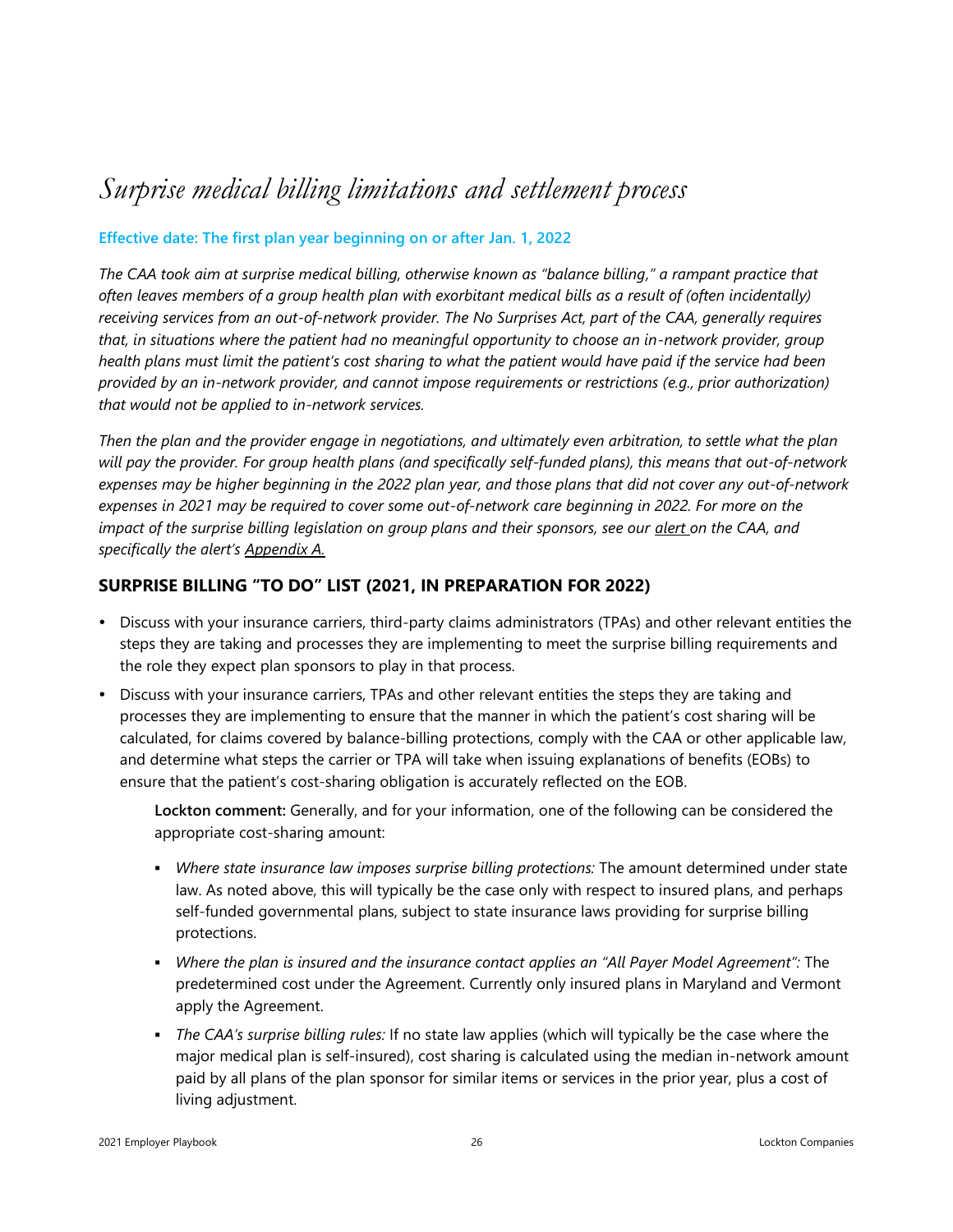- Particularly where your major medical plan is self-insured at least in part, work with legal counsel to negotiate necessary modifications to TPA contracts, carve-out pharmacy and similar contracts, as necessary, to identify the roles the plan sponsor and the other entities will play in meeting the CAA's requirements, particularly with respect to:
	- − The CAA's timeline allowing *30 days* for the plan and the out-of-network provider to negotiate and agree upon appropriate reimbursement before demanding arbitration; determine how will you coordinate with the TPA or other relevant party to determine the nature and extent of the negotiations.
	- − The CAA's tight window to request arbitration if no agreement can be reached; determine what events will trigger the plan's demand, if any, for arbitration (likely, however, it will be the provider who typically demands arbitration where the plan does not offer a payment amount acceptable to the provider).
	- − Who at the plan sponsor or TPA (or some other entity) will have authority to determine the settlement offer the plan will present at arbitration, who will be responsible for conducting the arbitration on behalf of the plan, what will that cost, and how this will be coordinated between the plan sponsor and the TPA or other relevant entity.
- For self-funded plans, engage your stop loss carrier and review the stop loss contract to ensure that arbitration awards are considered by the reinsurer as legitimately covered expenses under the plan.
- Work with legal counsel to negotiate indemnification terms and liability where the insurance carrier, the TPA or other relevant entity undertakes to ensure the plan's compliance with relevant surprise billing requirements but fails to fulfill those obligations.

*Note: Federal authorities are expected to issue guidance on the CAA's surprise billing requirements sometime during the summer of 2021.*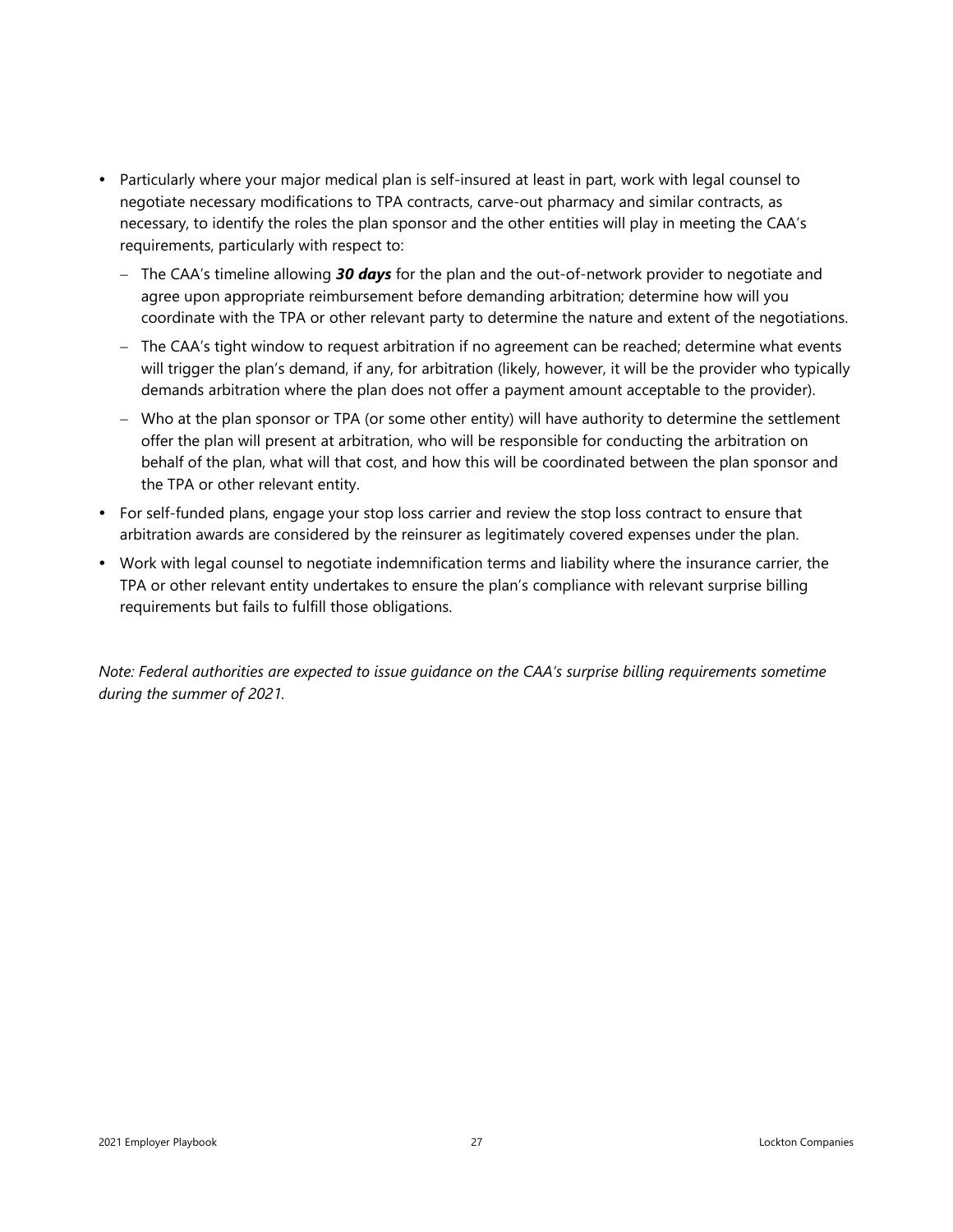### <span id="page-27-0"></span>*HR Compliance Consulting: Paid leave and vaccine requirements*

#### **Effective date: Various**

*Even before COVID-19, states and political subdivisions of states (counties, cities, etc.) were, with increasing prevalence, enacting paid sick and/or family leave laws, to the chagrin of multistate employers who were left to grapple with patchwork paid leave requirements. COVID-19 doubled down on the complexity, as many of these same jurisdictions – and some that had not yet ventured into the paid leave waters – passed laws and ordinances imposing new or additional leave-granting obligations on employers, related to the pandemic.* 

#### **FEDERAL, STATE AND LOCAL PAID AND UNPAID LEAVE LAWS, AND VACCINE MANDATES, "TO DO" LIST (2021)**

- Employers will want to work with legal counsel, Lockton's Integrated Absence Solutions practice, and/or Lockton's HR Compliance Consulting practice to consider the following, currently and going forward:
	- − Leave laws (other than COVID-19-related laws)
		- **EXECT** Review applicable state-paid family and medical leave laws. See this [chart](http://s3-us-west-2.amazonaws.com/lockton-corporate-website/Compliance-Alerts/2021_State_paid_leave_chart.pdf) for the current status of the various laws (current as of January 2021).
		- **•** Determine the applicability of state and/or local paid sick leave laws and review corporate practices for compliance. See our [alert](https://www.lockton.com/insights/post/time-to-rewind-as-california-enacts-retroactive-supplemental-paid-sick-leav) on the California 2021 COVID-19 Supplemental Paid Sick Leave law.
		- Review the applicability of unpaid leave laws including the federal FMLA and state family and medical leave laws. A webcast on the FMLA is available [here.](http://s3-us-west-2.amazonaws.com/lockton-corporate-website/Compliance-Alerts/20210217_REPLAY_-_FMLA_A_refresher_on_fundamentals.pdf)
	- − Leave laws (COVID-19 related)
		- **•** Determine the applicability of state and local COVID-19 paid sick leave laws.
		- **Determine the employer's eligibility to provide Emergency Paid Sick Leave and Emergency Paid** Family and Medical Leave and recoup the expense via federal tax credits, under the American Rescue Plan Act of 2021.
	- − Employment-based vaccine program
		- **•** Determine whether to have an employment-based program related to the COVID-19 vaccine. If so, will the program:
			- − Be voluntary? If voluntary, will the employer offer incentives?
			- − Be mandatory?
				- Take into account that some employees may be entitled to an accommodation under the ADA or Title VII in the event there is a medical reason for not being vaccinated or religious objection to the vaccine.
				- Determine whether any state or local legislation my prohibit mandatory vaccine programs or afford employees additional protections in the workplace against discrimination for not being vaccinated.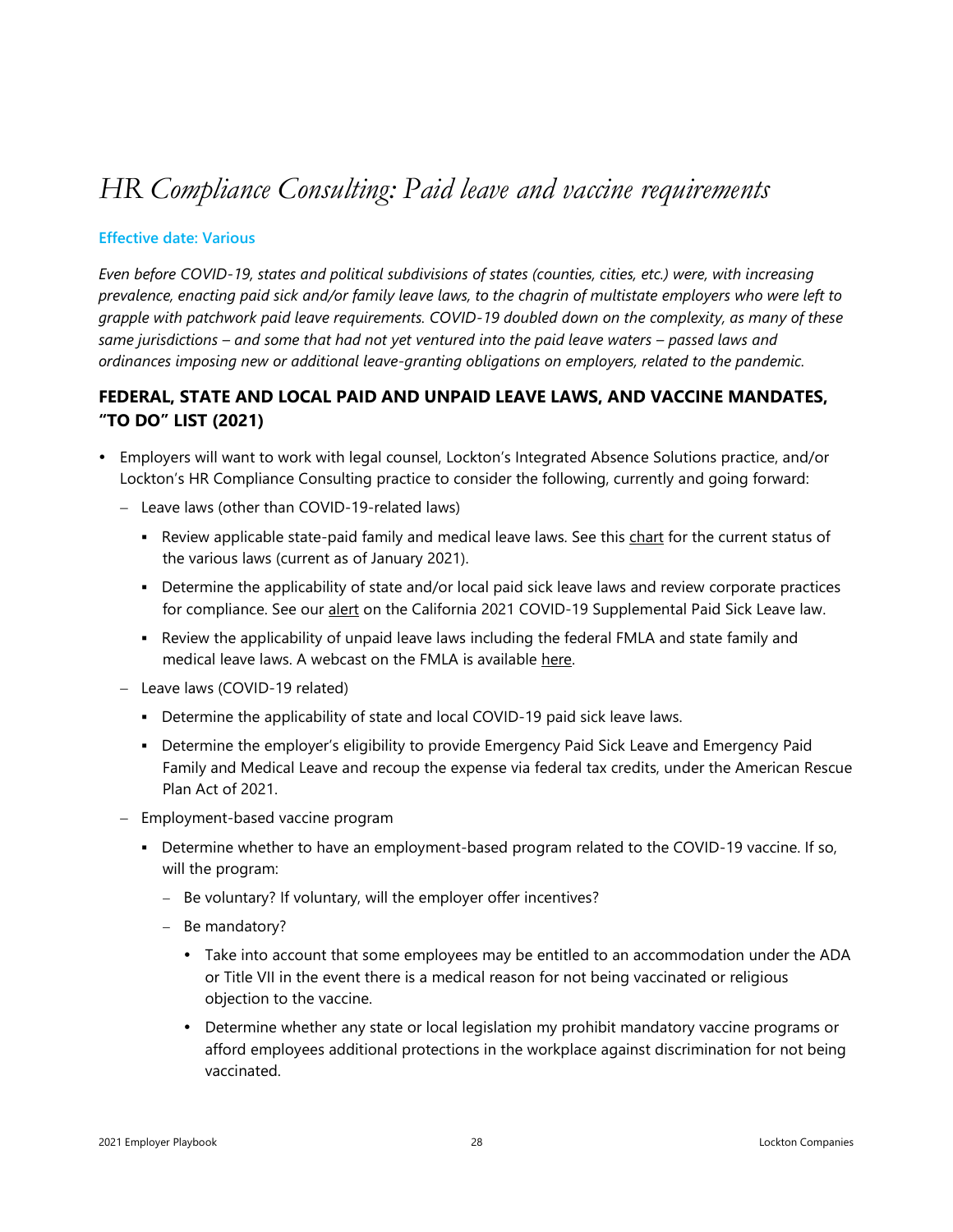- Be sure to accommodate employees who should not, cannot or otherwise have a legitimate (protected) reason for not obtaining the vaccine.
- **EXECT** See Lockton's [COVID-19](http://s3-us-west-2.amazonaws.com/lockton-corporate-website/Compliance-Alerts/COVID-19_Vaccine_Employer%C2%A0Checklist.pdf) Vaccine Employer Checklist for additional information.
- − Workplace policies
	- If the employer will allow for remote work or flexible work, ensure policy parameters are reduced to writing. See Lockton's Return to Work Site [Toolkit.](https://lockton-operations.dcatalog.com/v/Return-to-work-site-toolkit-May-2020?page=1)
	- Ensure anti-harassment and anti-discrimination policies address all protected categories, as state and local laws are broader than the federal counterparts.
		- − Include an ADA accommodation process and ensure there is reference to a religious accommodation process.
- − Training
	- Review state-imposed training compliance rules, and conduct training accordingly.
	- Conduct mandatory sexual harassment prevention training.
	- **•** Assess and execute on measures planned in 2021 and beyond to enhance diversity and inclusion.
- − Wage and hour
	- Confirm wage statement compliance.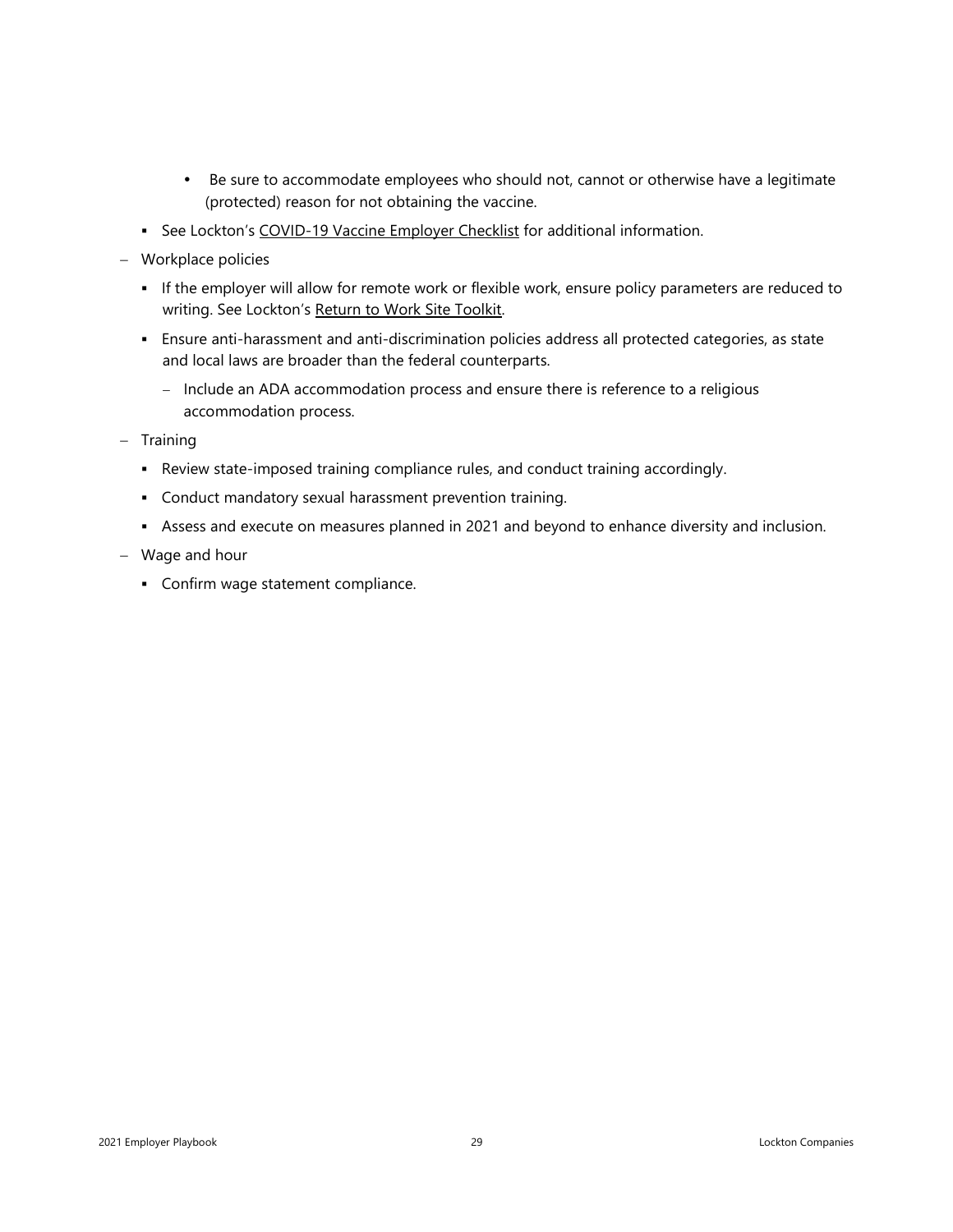### <span id="page-29-0"></span>*Appendix I*

### Transparency Rules - Sample amendment to vendor service agreement or contract.

*This document is a sample that can be the starting place for a discussion with plan vendors (insurers, thirdparty administrators (TPAs), etc.) regarding their responsibility to assist employer plans with respect to the plans' compliance with the new rules on health plan transparency. Please discuss with legal counsel the specifics of your plan and the terms of any agreement such as this document before using. In the event that a carrier indicates that it is unable to amend its actual insurance contract, this document can serve as memorandum of understanding or other ancillary agreement that does not change the underlying terms of the insurance contract, but does serve as a contractual understanding between the carrier and the plan.*

#### *[Choose one]*

*[For self-funded plans, or insured plans where the carrier is willing to modify the group insurance contract]* This document is an amendment to the \_\_\_\_ *[choose one:* agreement, contract *or insert other name or description of the agreement between the plan/plan sponsor and the vendor]* between *[insert plan sponsor name]* on behalf of the *[insert name of plan(s)]* (individually or collectively, "Plan") and *[insert name of vendor]* with respect to services provided by *[insert name of vendor]* to the Plan.

*[For insured plans, where carrier asserts it cannot modify the insurance contract]* This document is a memorandum of understanding between the undersigned insurance carrier and the undersigned Plan or Plan Sponsor, regarding the matters addressed herein. This document supersedes any provision in any related insurance contract providing that the terms of such contract reflect the sole obligations and understandings of the parties thereto.

#### \_\_\_\_\_\_\_\_\_\_\_\_\_\_\_\_\_\_\_\_\_\_\_ *[insert name of the entity offering the plan]* the "Sponsor" and \_\_\_\_\_\_\_\_\_\_\_\_\_\_\_\_\_\_\_\_\_\_\_\_\_\_

*[insert name of vendor]* ("Vendor") previously entered into an agreement for the provision of group health insurance and/or healthcare claims administration services *[or insert other description]*, dated (the "Agreement"), that provides for the Vendor to provide group health insurance or claims administration, or both, for one or more of the Sponsor's group healthcare plans (collectively, the "Plan"). Due to recent changes in transparency and disclosure obligations governing the Plan, the services necessary for the continued compliant administration of the Plan have changed.

Now therefore, the Agreement is hereby amended by adding the following provision *[for insured plans where the carrier asserts it cannot modify the insurance contract:* the Agreement is supplemented by the following Memorandum of Agreement*]*:

Notwithstanding anything in the Agreement to the contrary, Vendor and Sponsor agree to the following changes to the Agreement:

1. Subject to the limitation described below, Vendor agrees to provide, on behalf of the Plan, all applicable services, publication of information and other disclosures (collectively, "the Disclosures") necessitated by the Plan's obligation to meet the requirements of the price transparency mandates for group health plans and health insurance issuers set forth in 26 CFR Part 54 [TD 9929], 29 CFR Part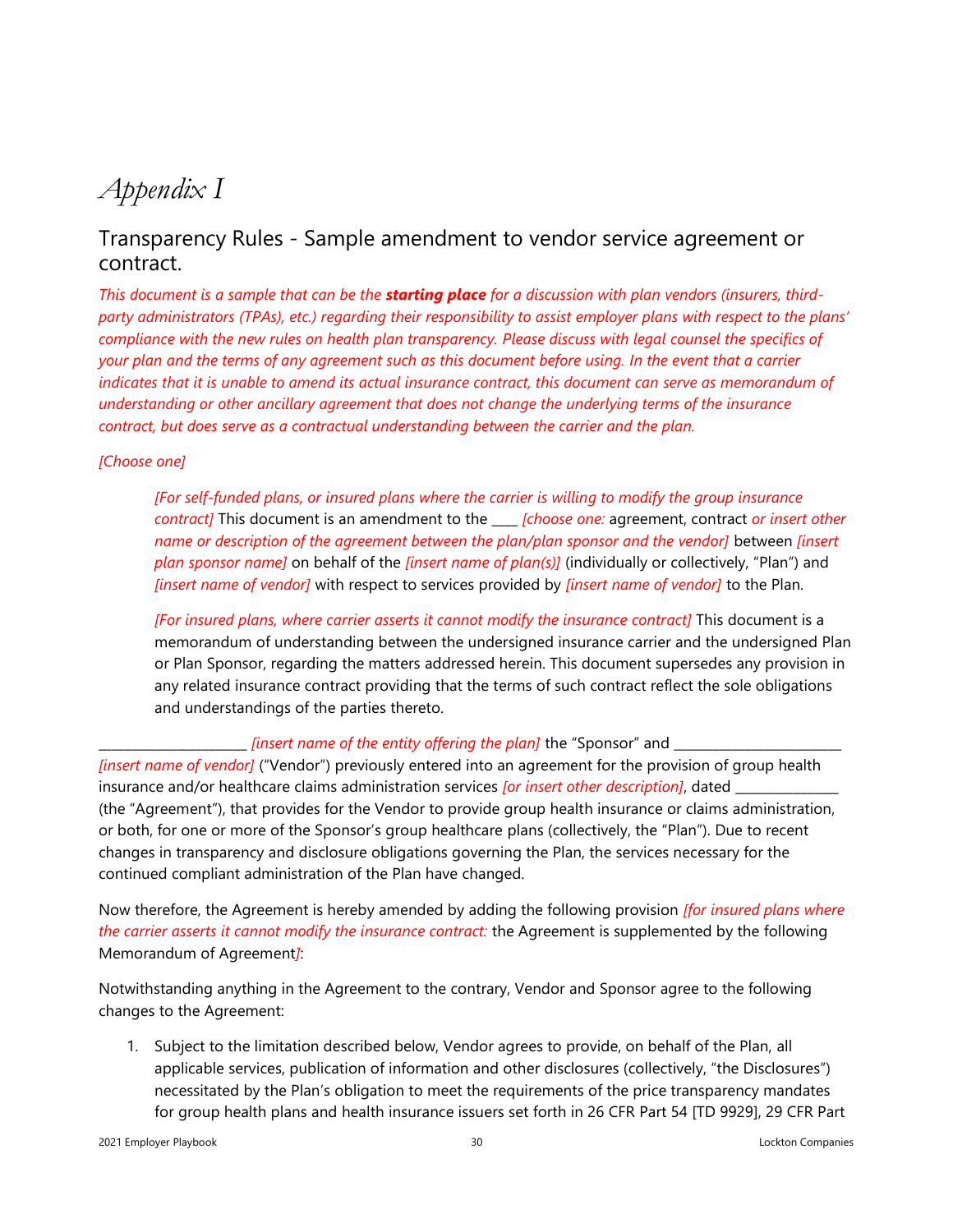2590, and 45 CFR Parts 147 and 158 (the "Transparency Regulations") and the Consolidated Appropriations Act, 2021, Divisions BB and EE, amending the Public Health Service Act, the Internal Revenue Code, and the Employee Retirement Income Security Act ("CAA Transparency Provisions"), and regulations interpreting or implementing those provisions. Notwithstanding the foregoing sentence, the Vendor shall have no obligation to make the Disclosures if Vendor is not the party that is providing those services to the Plan. For example, if the Vendor is the group insurance provider, the Vendor will meet the requirements that pertain to the group insurance but if the pharmacy benefits are carved out, the Vendor will not be required to meet the requirements relative to the pharmacy benefits.

Vendor shall supply such services, make such Disclosures on behalf of the Plan in the manner and by the time set forth in the Transparency Regulations and the CAA Transparency Provisions.

Vendor hereby agrees to indemnify and hold the Plan and the Sponsor harmless from any cost, including reasonably attorneys' fees, and penalty associated, directly or indirectly, with any failure by Vendor to timely and adequately make the Disclosures.

*For fully insured plans:* Vendor is providing health insurance coverage for the Plan. Pursuant to this Amendment, the Vendor hereby agrees to make the Disclosures contemplated under the Transparency Regulations and CAA Transparency Provisions and thereby accepts that obligation on behalf of the Plan.

- 2. It is the sole responsibility of Vendor to make the Disclosures in compliance with all applicable federal standards both as to form and as to time. Any conflict or apparent conflict between the Transparency Regulations and the CAA Transparency Provisions affecting or potentially affecting one or more Disclosures shall be resolved by the Vendor in its discretion, such interpretation subject to the indemnification provisions of paragraph 1 above.
- 3. To the extent any obligation of the Transparency Regulations or the CAA Transparency Provisions requires additional filing or approval from any state or other jurisdictional governing agency (for example, a state department of insurance or the equivalent) the Vendor will be solely responsible for any such filing or obtaining such approvals.

|    | Date ___________________ |
|----|--------------------------|
|    |                          |
|    |                          |
|    | Date $\_\_$              |
| Bv |                          |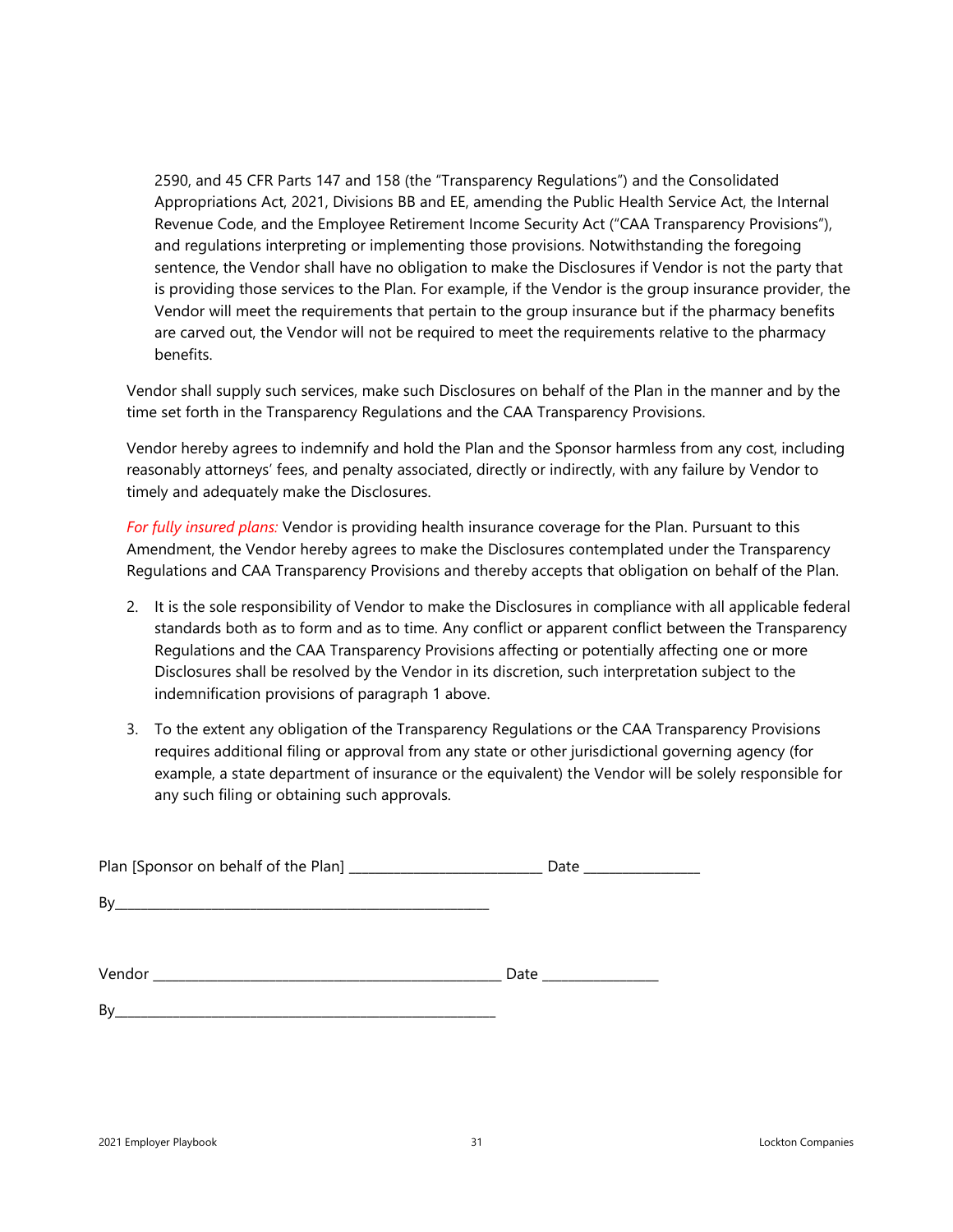### <span id="page-31-0"></span>*Appendix II*

### Additional details regarding the electronic disclosure of machine-readable files

Group health plans and health insurance issuers must make available on a publicly available internet website three machine-readable files related to the health plan that include the following information for covered items and services:

- In-network rates (the "In-Network Rate File")
- Historical allowed amount data (the "Allowed Amount File") and
- Prescription drug pricing information (the "Prescription Drug File")

Plans must update this information monthly.

Files must be available free of charge, without having to establish a user account, password, or other credentials, and without having to submit any personal identifying information such as a name or email address.

Specific content elements must be included in the files (applicable to all except as noted):

- For each coverage option offered by a group health plan or issuer, the name and 14-digit Health Insurance Oversight System ("HIOS") identifier, or, if the 14-digit HIOS identifier is not available, the 5-digit HIOS identifier, or if no HIOS identifier is available, the Employer Identification Number ("EIN")
- A billing code, for prescription drugs must be a National Drug Code ("NDC"), and a plain language description for each billing code for each covered item or service under each coverage option offered by a plan or issuer
- In-network applicable amounts; out-of-network allowed amounts; or negotiated rates and historical net prices for prescription drugs (depending on the file)

All three files must include the provider's National Provider Identifier, tax identification number, and place of service code.

#### **In-network rate file**

- All applicable rates: negotiated rates, underlying fee schedule rates, or derived amounts.
- Rates shown as dollar amounts, associated with last date of the contract term or expiration date for each provider-specific applicable rate applicable to each covered item or service, and notes identifying where there is a reimbursement arrangement other than a standard fee-for-service model (such as capitation or a bundled payment arrangement).

#### **Allowed amount file**

• Includes all unique out-of-network allowed amounts and billed charges with respect to covered items or services furnished by out-of-network providers during the 90-day time period that begins 180 days prior to the publication date of the machine-readable file.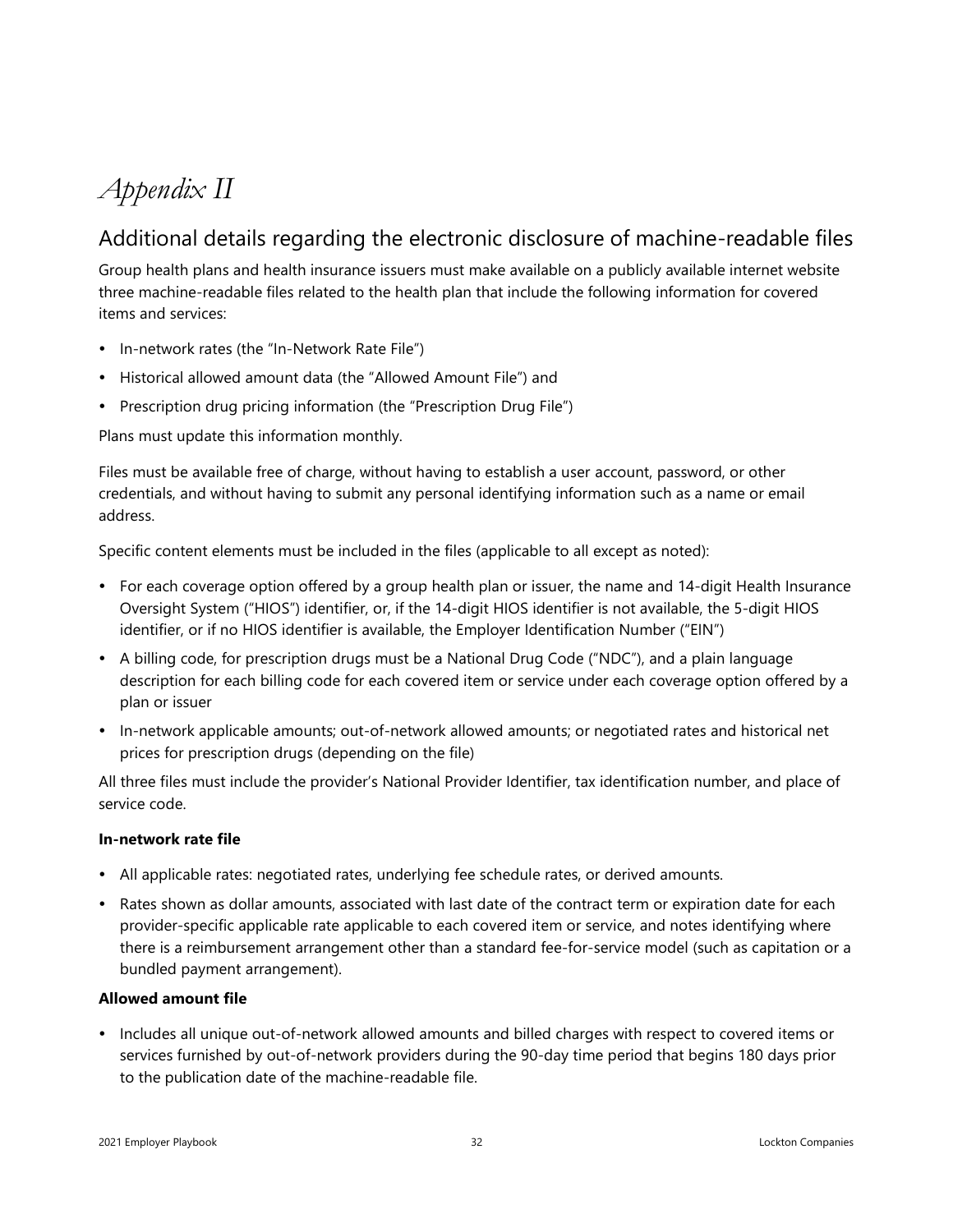Plans and insurers must omit allowed amount and billed charges data in relation to a particular provider and a particular item or service when compliance would require reporting in connection with fewer than 20 different claims for payment.

#### **Prescription drug file**

- Includes negotiated rates and historical net prices reflected as a dollar amount, with respect to each NDC that is furnished by an in-network provider.
- Rates are based on last date of the contract term for each provider-specific negotiated rate that applies to each NDC and associated with the 90-day time period that begins 180 days prior to the publication date of the file for each provider-specific historical net price that applies to each NDC. Must omit historical net pricing data in relation to a particular NDC and a particular provider when compliance would require reporting payment of historical net prices calculated using fewer than 20 different.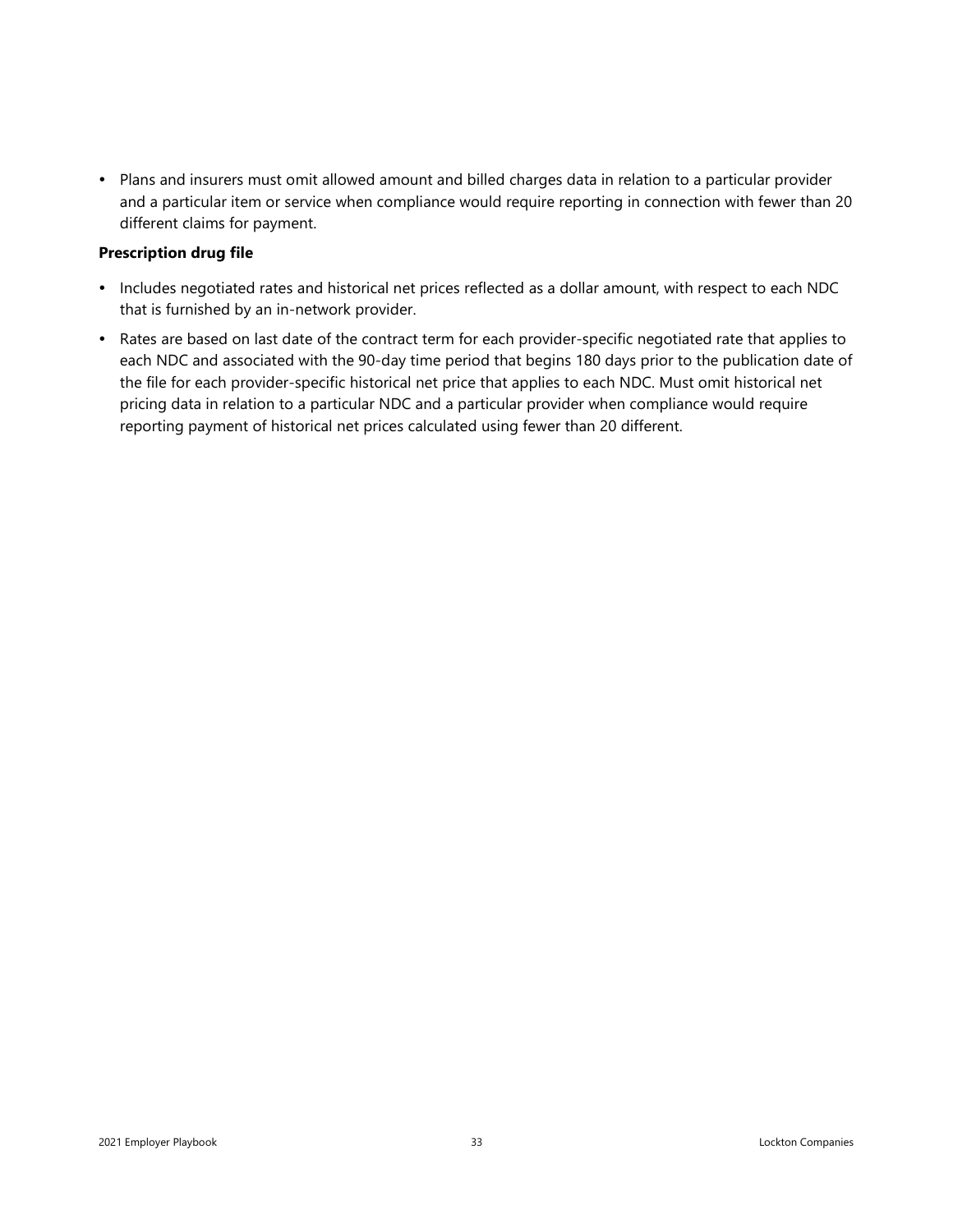<span id="page-33-0"></span>

| <i>Notes</i> |  |
|--------------|--|
|--------------|--|